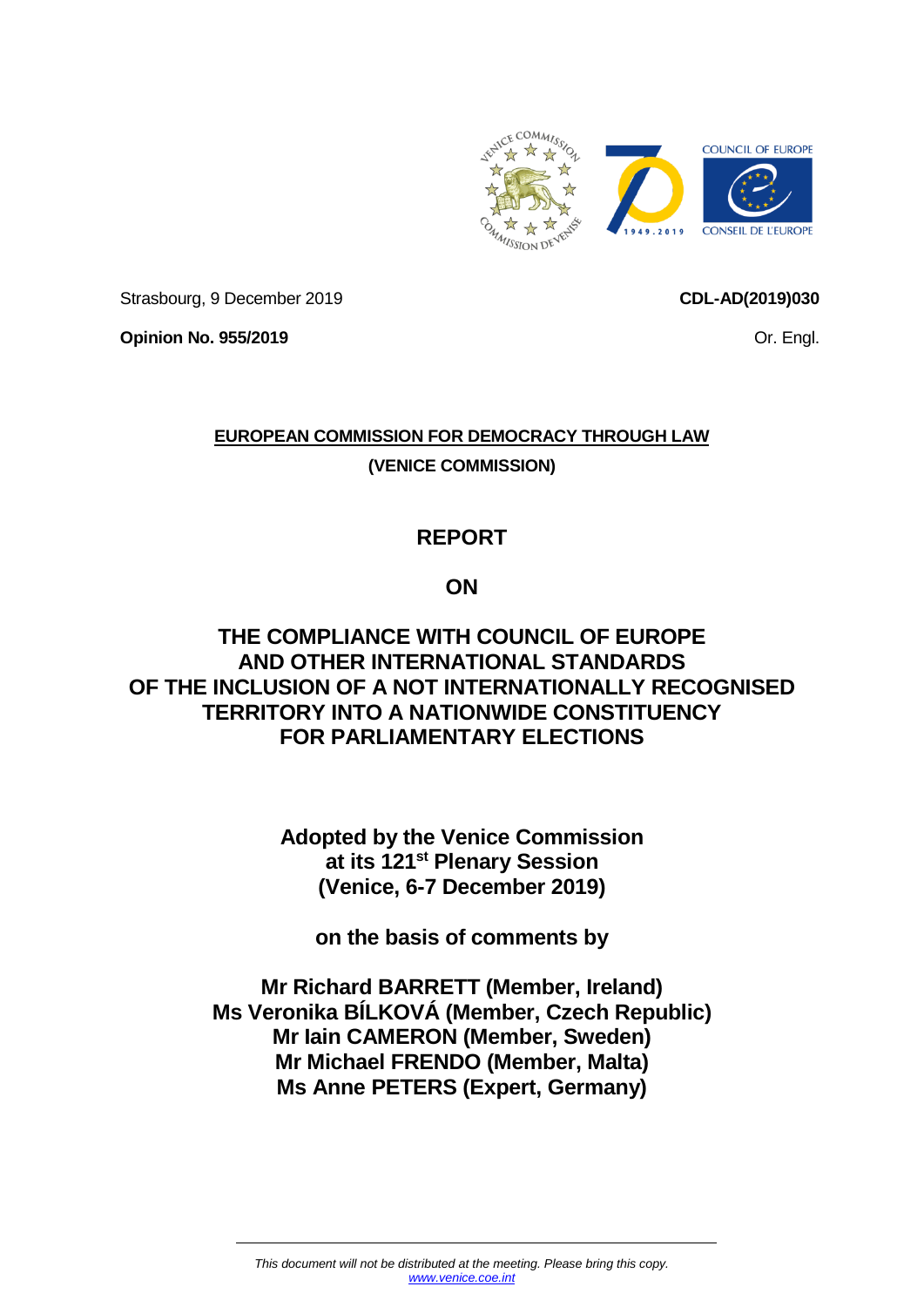### **A Table of Contents**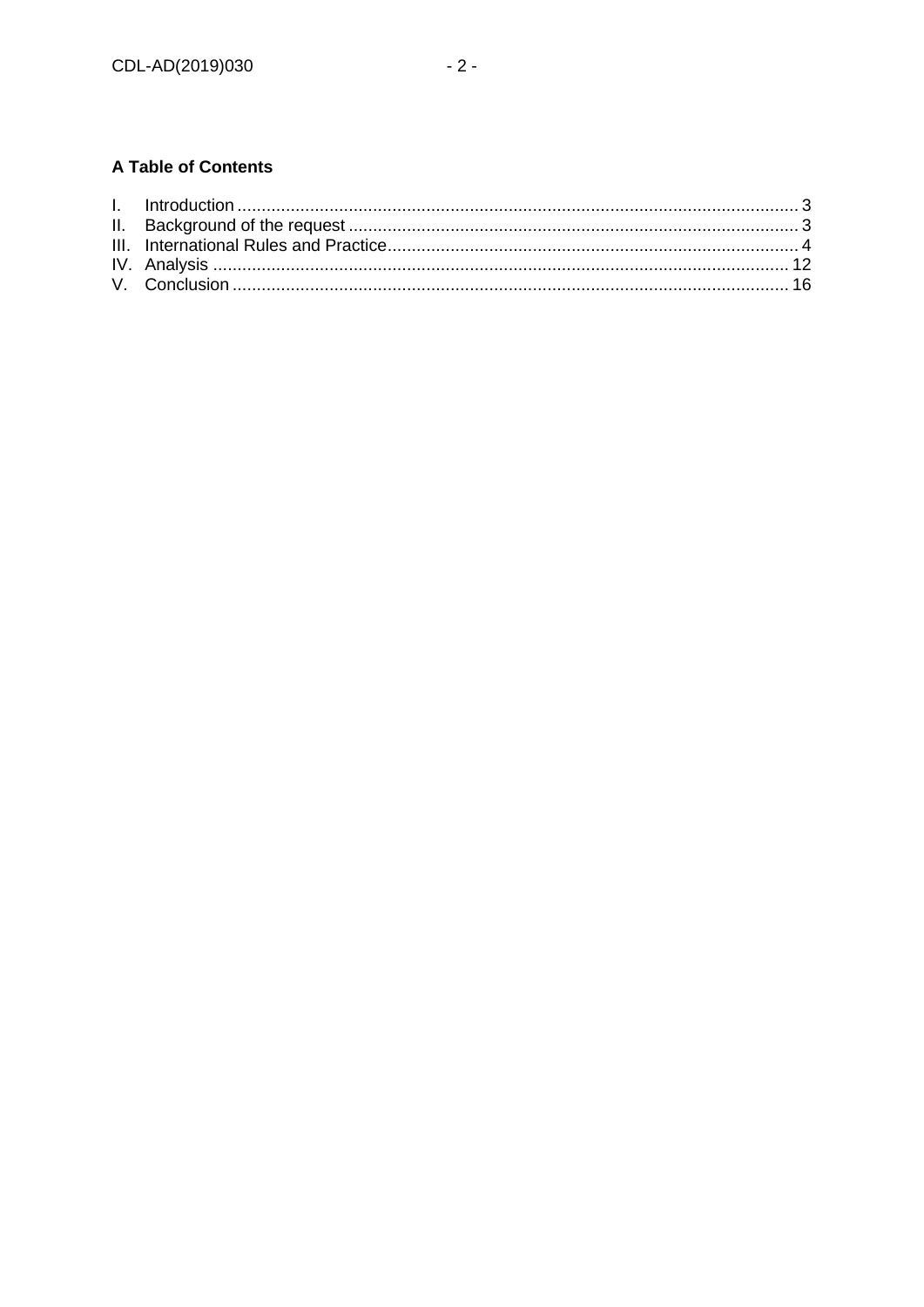#### <span id="page-2-0"></span>**I. Introduction**

1. By a letter of 27 June 2019, the Committee on Rules of Procedure, Immunities and Institutional Affairs of the Parliamentary Assembly of the Council of Europe requested the Venice Commission to examine the compliance with the Council of Europe and other international standards of national parliamentary elections organised in a State's nationwide constituency which is not within internationally recognised borders.

2. Mr Richard Barrett, Ms Veronika Bílková, Mr Iain Cameron and Mr Michael Frendo, as well as Ms Anne Peters (expert, Germany) acted as rapporteurs for this report.

3. This report was drafted on the basis of comments by the rapporteurs. It was approved by the Council for Democratic Elections at its meeting on 5 December 2019; it was examined by the Sub-Commission on international law on 5 December 2019 and subsequently adopted by the Venice Commission at its 121st Plenary Session (Venice, 6-7 December 2019).

4. This report deals with elections in nationwide constituencies as opposed to elections of parliamentarians who represent specific electoral districts.

#### <span id="page-2-1"></span>**II. Background of the request**

<span id="page-2-2"></span>-

5. The Russian Federation is entitled to 18 representatives and 18 substitutes to constitute its delegation to the Parliamentary Assembly. Under Art. 25 of the Statute of the Council of Europe, "[e]ach representative must be a national of the member whom he represents". The representatives of the members of the Council of Europe are "elected by its parliament from among the members thereof or appointed from among the members of that parliament". The 2016 parliamentary elections in Russia were held according to a mixed system: 225 deputies were elected in single-member constituencies (including 4 constituencies in Crimea) and 225 deputies on party lists in a nationwide constituency also including the territory of Crimea.

6. On 25 June 2019, the Russian Federation sent the credentials of the members of its delegation to the Parliamentary Assembly. The Committee on Rules of Procedure, Immunities and Institutional Affairs was seized by the Assembly with a report on the challenge, on procedural grounds, of the credentials of the delegation of the Russian Federation. <sup>1</sup> One of the grounds of the challenge related to the fact that the delegation was appointed by a parliament whose legitimacy might have been compromised by incorporation of a part of the Ukrainian sovereign territory into Russian federal constituencies. The credentials of the Russian delegation remain challenged on procedural grounds until the opening of the 2020 session, when all member States will have to submit the credentials of their new delegations.

7. Pursuant to Rule 7.2 of PACE Rules of Procedure, "*if the Committee concludes that the credentials should be ratified, it may submit an opinion to the President of the Assembly, who shall read it out in the plenary sitting of the Assembly or the Standing Committee, without debate. If the Committee concludes that the credentials should not be ratified or that they should be ratified but that some rights of participation or representation should be denied or suspended, the Committee's report shall be placed on the agenda for debate within the prescribed deadlines"*.

 $<sup>1</sup>$  The credentials of the Russian delegation were also challenged on substantive grounds; the matter was</sup> referred to the Monitoring Committee, which adopted a report concluding that the credentials should be ratified: see Monitoring Committee, Report on: Challenge, on substantive grounds, of the still unratified credentials of the parliamentary delegation of the Russian Federation, 26 June 2019, <http://assembly.coe.int/nw/xml/XRef/X2H-Xref-ViewPDF.asp?FileID=28016&lang=en>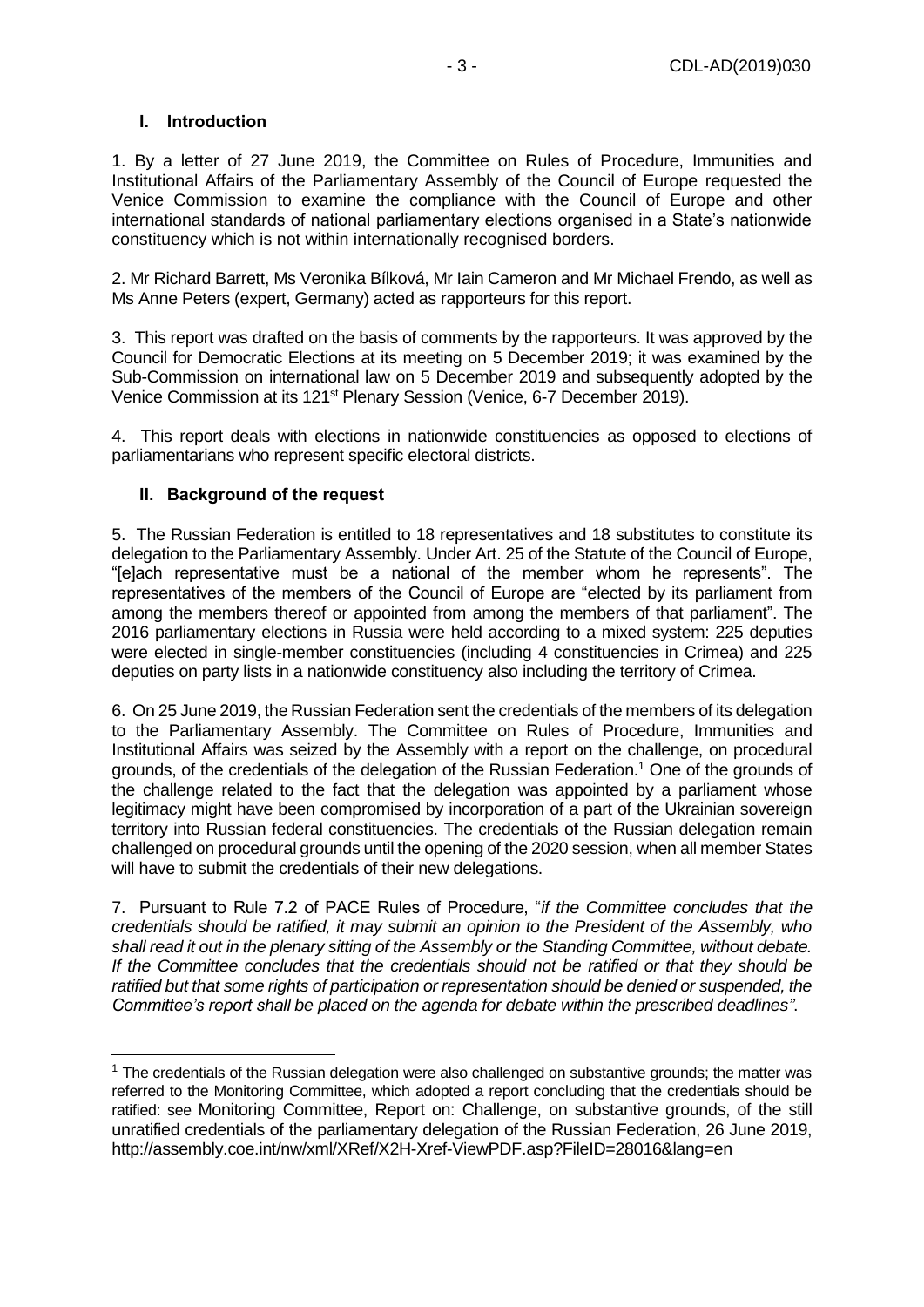#### **III. International Rules and Practice**

#### A. General remarks

8. The rules applicable to elections and the concrete modalities of the exercise of the right to vote are primarily enshrined in national law. International law however sets certain limits on this regulation. Such limits flowing from international law also apply to elections taking place in territories outside internationally recognized borders (occupied/annexed or other territories). Such elections, in fact, are a rather rare phenomenon. Usually, territories whose international legal status and borders are controversial or not internationally recognised present themselves as independent States.<sup>2</sup>

#### B. Prohibition of annexation under general International Law

9. The prohibition of the use of force is enshrined in Article 2(4) of the UN Charter. It is also part of customary international law. The International Court of Justice has itself recognised this principle both as a 'cornerstone of the United Nations Charter',<sup>3</sup> and as a rule of customary international law.<sup>4</sup> The prohibition on the use of force is also generally accepted as a norm of *ius cogens.*<sup>5</sup>

<span id="page-3-0"></span>10. Annexation is a unilateral act through which a State seeks to extend its territory by proclaiming its sovereignty over a foreign territory (territory of another State, part of the territory of another State, international territory, or the like). The term "Annexation" being a normative one, its use does not in any way legitimise the illegal seizure of territory, nor acknowledge its irreversibility.

11. Annexation typically stems from an unlawful use of force. As such, it is prohibited by general international law. In its resolution on the definition of aggression, the UN General Assembly expressly denotes annexation *"by the use of force of the territory of another State or part thereof"* as an act of aggression.<sup>6</sup> Annexation also violates the principles of territorial integrity of States

<sup>-</sup><sup>2</sup> The inclusion of a not internationally recognised *territory* into a nationwide constituency must be distinguished from the inclusion of voters residing abroad. Many States allow citizens residing outside their recognised borders to vote from abroad. Yet, in these cases, their participation in the elections is based on the principle of personality: those voting abroad are citizens of the State, and their place of residence is irrelevant. Their participation is not based on the principle of territoriality (those voting outside internationally recognized borders are enfranchised because the live in an occupied/ annexed territory) which is the subject of this opinion.

<sup>&</sup>lt;sup>3</sup> ICJ, *Case Concerning the Armed Activities in the Territory of the Congo (Democratic Republic of the* Congo v Uganda)*,* Judgment of 19 December 2005, ICJ Reports 2005, 168, para. 148.

<sup>4</sup> ICJ, *Military and Paramilitary Activities in and against Nicaragua* (Nicaragua v. United States), Merits, Judgment of 27 June 1986, ICJ Reports 1986, 14, para. 188 *et seq.*

<sup>5</sup> ILC, 'Draft Articles on the Law of Treaties with Commentaries', *Yearbook of the International Law Commission,* 1966, Vol II, Commentary to Draft Article 50, para. 1. See also 'Draft Articles on Responsibility of States for Internationally Wrongful Acts with Commentaries', *Yearbook of the International Law Commission* (2001), vol. I, Part II, Commentary to Draft Article 26, para. 5 where the prohibition of 'aggression' is included as an example of a norm of *ius cogens* under international law. ICJ, *Nicaragua* (note [4\)](#page-3-0), para. 190. There has been some debate as to whether the *Nicaragua* court endorsed the *ius cogens* qualification espoused by the ILC. See First Report on i*us Cogens* by the Special Rapporteur (Dire Tladi), UN Doc. A/CN.4/693, 8 March 2016, para. 46. See in scholarship in favour of the peremptory character Alexander Orakhelashvili, 'The Impact of Peremptory Norms on the Interpretation and Application of United Nations Security Council Resolutions', *European Journal of International Law* 16 (2005), 59-88 (63); Randelzhofer/Dörr, 'Article 2(4)' in Bruno Simma et al (eds), The Charter of the United Nations: A Commentary (Oxford OUP 2012), 203 and 231; James Green 'Questioning the Peremptory Status of the Prohibition of the Use of Force', *Michigan Journal of International Law* 32 (2011), 215-57 (215).

<sup>6</sup> UN Doc. A/RES/3314 (XXIX), *Definition of Aggression*, 14 December 1974, para. 3 lit. a).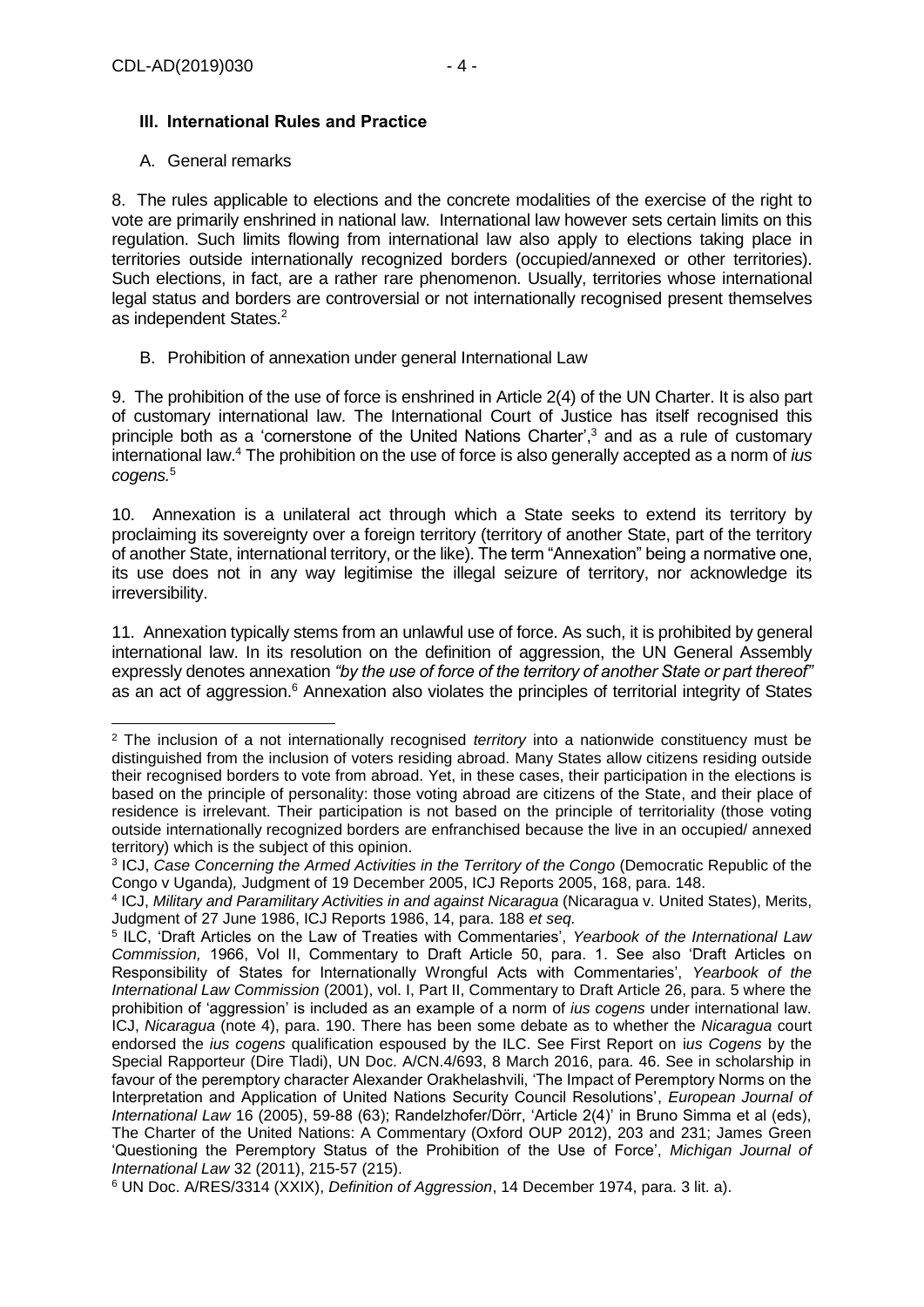and of non-interference in matters within the domestic jurisdiction of another States.<sup>7</sup> Attempts by States to incorporate foreign territory have been repeatedly condemned by States and international organisations, including the United Nations.<sup>8</sup>

<span id="page-4-2"></span>12. Due to the normative importance of the legal principles that an (attempted) annexation violates, this act not only gives rise to the responsibility of the annexing State but also entails specific legal obligations for all other States. Article 41(2) of the International Law Commission (ILC) Articles on State Responsibility provides that "No State shall recognize as lawful a situation created by a serious breach [of a peremptory norm] … nor render aid or assistance in maintaining that situation". The same obligation of non-recognition is foreseen in the Draft Articles on Responsibility of International Organizations, 2011, Article 42. The ILC contented itself with noting that this rule "finds support" in international practice and decisions of the International Court of Justice (ICJ). There may be less support in state practice for the ILC's formulation of this "duty of non-recognition" to cover *all* peremptory norms, such as the prohibitions of slavery and the slave trade, genocide, torture, and the like,<sup>9</sup> and for the even broader approach of the ICJ, asking for non-recognition of breaches of international legal norms of "importance".<sup>10</sup> However, there is no doubt that there *is* a duty of non-recognition of territorial changes resulting from a violation of the peremptory norm forbidding the change of territory through the use of military force.<sup>11</sup> This norm is one of the most basic rules of the international legal system. The ICJ has stated clearly, inter alia, in *Legal Consequences of the Construction of a Wall in the Occupied Palestinian Territory* (Advisory Opinion) that all States were under an obligation not to recognise the illegal situation resulting from the construction of the wall in the Occupied Palestinian Territory, including in and around Jerusalem, and not to render aid or assistance in maintaining the situation created by such construction.<sup>12</sup>

<span id="page-4-1"></span><span id="page-4-0"></span>13. As to whether this obligation arises automatically as soon as the illegal act occurs, or whether it depends on a determination of illegality by some authoritative body, such as the Security Council or the ICJ, there seems to be some disagreement.<sup>13</sup> When it comes to alleged serious

<sup>-</sup><sup>7</sup> See UN Doc. A/RES/2625 (XXV), *Declaration on Principles of International Law Concerning Friendly Relations And Co-Operation Among States In Accordance With the Charter of the United Nations,* 24 October 1970.

<sup>&</sup>lt;sup>8</sup> See, e.g. the condemnation of the Israeli occupation of Palestine territories in SC Res. 242 of 22 Nov 1967; SC Res. 660 of 2 August 1990, condemning the invasion of Kuwait by Iraq.

<sup>9</sup> See, e.g. S Talmon, 'The Duty Not to "Recognize as Lawful" a Situation Created by the Illegal Use of Force or Other Serious breaches of a Jus Cogens Obligation: An Obligation without Real Substance?', in C Tomuschat, JM Thouvenin (eds), The Fundamental Rules of the International Legal Order: Jus Cogens and Obligations Erga Omnes*,* Martinus Nijhoff 2005, pp. 99-125, at p. 113.

<sup>10</sup> ICJ, *Legal Consequences of the Construction of a Wall in the Occupied Palestinian Territory*, Advisory Opinion, ICJ Reports 2004, 136, para. 159.

<sup>11</sup> See for pronouncements of the obligation of non-recognition of unlawful territorial changes: UNSC Res 216 of 12 November 1965 (Rhodesia); UNSC Res 402 of 22 December 1976 (Transkei); UNSC Res 541 of 18 November 1983 (Northern Cyprus).

<sup>12</sup> ICJ, *Legal Consequences of the Construction of a Wall* (note [10\)](#page-4-0) para. 159. See also the earlier ICJ Advisory Opinion, *Legal Consequences for States of the Continued Presence of South Africa in Namibia (South West Africa) notwithstanding Security Council Resolution 276 (1970),* where the Court not only found that the continued presence of South Africa in Namibia was illegal and that South Africa was under an obligation to withdraw its administration immediately but also that all UN member States were under an obligation to recognise the illegality of South Africa's presence in Namibia and the invalidity of its acts on behalf of or concerning Namibia, and to refrain from any acts implying recognition of the legality of, or lending support or assistance to, such presence and administration (ICJ Reports 1971, p. 58, para. 133).

<sup>13</sup> The ICJ *Namibia* opinion (note [12\)](#page-4-1), paras 120-121 and its judgment in the *East Timor* case (ICJ, *East Timor case* (East Timor (Portugal v. Australia), ICJ Reports 1995, p. 90) have been read by some as requiring a triggering determination by an organ of the UN. This view was put forward by Australia in its pleadings in the East Timor affair to support its own case. The opposing view is that "the obligation not to recognize a situation created by the unlawful use of force does not arise only as a result of a decision by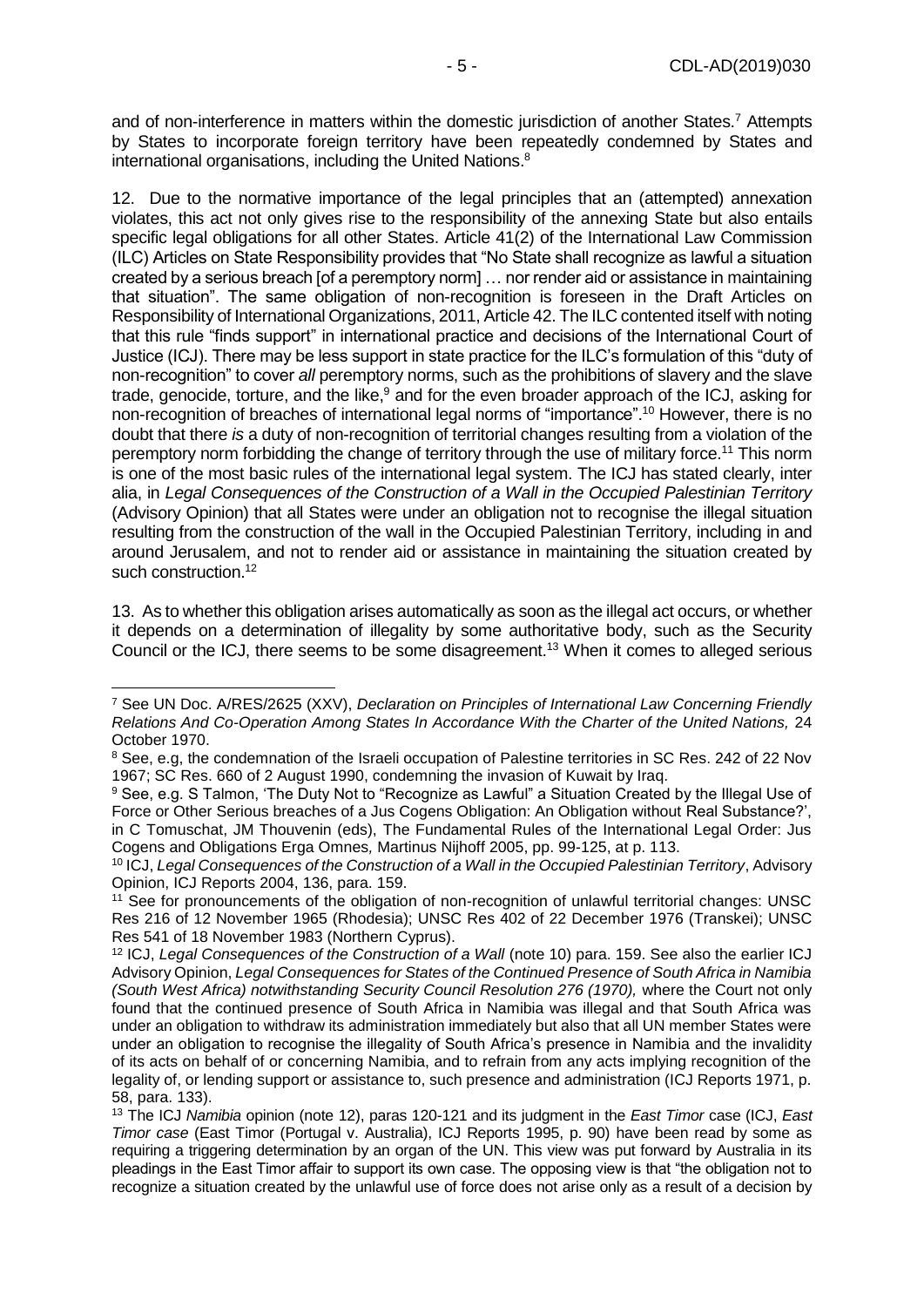breaches of peremptory norms committed by permanent members of the Security Council or their close allies, it is illusory to expect the Security Council to adopt a binding (Chapter VII) resolution. As effectively noted, and argued,<sup>14</sup> while in practice a collective response is often coordinated through the competent organs of the UN, this is not a prerequisite for the obligation of nonrecognition to arise. Many, if not most, of the calls for non-recognition have been made in nonbinding resolutions of the General Assembly and in statements of the President of the Security Council. These can neither authoritatively determine the existence of a serious breach nor *create* an obligation not to recognize a situation as lawful. Also the wording of Article 41 of the Draft Articles on Responsibility of States for Internationally Wrongful Acts (DARS), referring to the "particular consequences of a serious breach", not to the particular consequences of a UN resolution, supports such an approach. The ILC considers non-recognition to be the "minimum response" to a serious breach that is called for on the part of *all* States, independently of more extensive measures which may be taken by States through international organisations. It may argued accordingly that "[t]he obligation of non-recognition thus arises for each State as and when it forms the view that a serious breach of a jus cogens obligation has been committed, and each State will bear responsibility for its decision."<sup>15</sup> The International Law Association has also noted that "[a]part from Security Council-mandated non-recognition of certain unlawfully created situations, there is a widespread practice – whether or not understood to be obligatory – of nonrecognition of entities deemed to have been unlawfully created".<sup>16</sup>

14. As regards the content of the duty, it is framed to cover both express and implied recognitions of the "situation".<sup>17</sup> Exceptions tend to be made for the benefit of individuals as regards recognition in other states of certain "non-political" official acts in the annexed territory concerning

<sup>14</sup> Talmon (note [9\)](#page-4-2) pp. 113 and 121-122.

the Security Council ordering non-recognition. The rule is self-executory." (ICJ, East Timor case (East Timor (Portugal v. Australia), Judgment, ICJ Reports 1995, p. 90, dissenting opinion of Judge Skubiszewski, pp. 224 et seq., para. 125. In her separate opinion to the Israeli Wall opinion (note [10\)](#page-4-0)*,* p. 207 et seq., para. 38). Judge Higgins referred to a finding of the UN Security Council and to a pronouncement of the ICJ, but her opinion also highlighted the "self-evident" character of the duty of nonrecognition (ibid.). For a discussion, see A. Pert, The "Duty" of Non-recognition in Contemporary International Law: Issues and Uncertainties, Sydney Law School Legal Studies Research Paper No. 13/96, December 2013, [http://ssrn.com/abstract=2368618;](http://ssrn.com/abstract=2368618) Enrico Milano, The non-recognition of Russia's annexation of Crimea: three different legal approaches and one unanswered question, Questions of International Law, Zoom out I (2014), 35-55.

<sup>15</sup> Talmon (note [9\)](#page-4-2), at 122, referring to Report of the International Law Commission on the Work of its 48th Session, GAOR, 51st Session, Supp. No. 10 (A/51/10), 1996, pp. 169-170.

<sup>16</sup> Resolution 3/2018 Committee on Recognition And Non-Recognition In International Law, 78th Conference of the International Law Association, held in Sydney, Australia, 19–24 August 2018.

<sup>&</sup>lt;sup>17</sup> This is confirmed by the General Assembly Resolution on Crimea which calls upon States, international organizations and specialised agencies "to refrain from any action or dealing that might be interpreted as recognizing any [...] altered status [of Crimea]" (GA Res 68/262 of 27 March 2014, para. 6). For example, the acceptance by the UK of certificates on the origin of products issued by customs offices of the unrecognised "Turkish Cypriot Republic" constituted an unlawful implied recognition of the illegal territorial situation (Court of Justice of the European Union, *Anastasiou I, The Queen v Minister of Agriculture, Fisheries and Food,* Case C-432/92, 1994 ECR 3087, ILEC 090, judgment of 5th July 1994, paras 34-41). See also CJEU (GC), Case C-363/18, *Organisation juive européenne et al v. Ministre de l'Economie et des Finances*, judgment of 12 November 2019, esp. paras 33-59 on the obligation to mention the occupation by Israel in the certificate of origin for products stemming from occupied territories. The omission of such mentioning would mislead consumers who might have ethical reservations against buying the products, because these products come from "colonies" which have been established in violation of international law (ibid., para. 56). See also CJEU (GC), case C-266/16, judgment of 27 February 2018, *Western Sahara campaign UK v. Commissioners for Her Majesty's Revenue and Customs et al*, judgment of 27 February 2018, esp. at paras 63, 71-73 interpreting a Fisheries Partnership between Morocco and the EU as not covering waters adjacent to the territory of Western Sahara, occupied by Morocco: Including these waters in the scope of the agreement would be contrary to international law because they do not fall under the sovereignty or jurisdiction of the Kingdom of Morocco.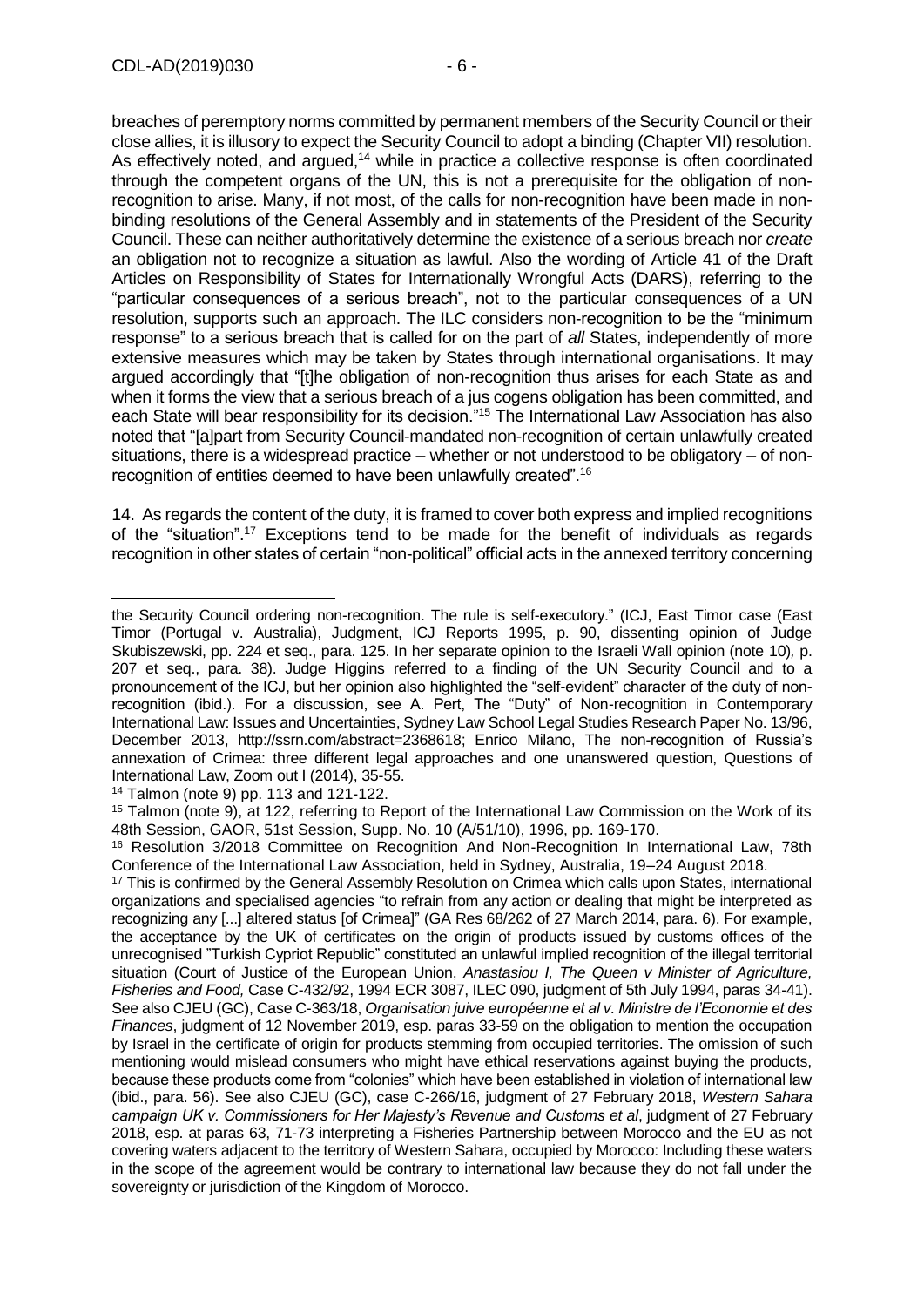resident individuals' status, who can find themselves in a legal limbo (registration of births, deaths, marriages, inheritance).<sup>18</sup>

15. The obligation not to recognize either explicitly or implicitly an annexation extends to international organisations.<sup>19</sup>

16. The outcomes of the violation of a peremptory norm of international law can never be redressed or normalised ex post facto (the principle *ex injuria jus non oritur*). Such a violation thus "taints" any act that would stem from it.

17. The issue of state responsibility for breaches of human rights treaties and international humanitarian law also arises in this context. Specific obligations (and some rights) follow from the legal regime applicable in the situation of belligerent occupation. Moreover, the ECtHR in its established case law finds responsibility under Article 1 ECHR for states in effective control over disputed territory, without in any way implying recognition of the administrating state's sovereignty over the disputed territory.<sup>20</sup>

#### C. The obligation to hold free and fair elections

18. Elections are among the main instruments that help create and sustain a democratic society. The right to participate in universal, free and fair elections is also one of the most important political human rights, which is enshrined in all major human rights instruments.<sup>21</sup> The Vienna

<sup>21</sup> Article 21(3) of the UDHR provides that *"the will of the people shall be the basis of the authority of government; this will shall be expressed in periodic and genuine elections which shall be by universal and equal suffrage and shall be held by secret vote or by equivalent free voting procedures"*; see also Art. 29(2) UDHR. Article 25 of the ICCPR stipulates that *"every citizen should have the right and the opportunity, without any of the distinctions mentioned in article 2 and without unreasonable restrictions: […] (b) To vote and to be elected at genuine periodic elections which shall be by universal and equal suffrage and shall be held by secret ballot, guaranteeing the free expression of the will of the electors".* In its General Comment No. 25, the UN Human Rights Committee confirmed that *"Article 25 lies at the core of democratic government based on the consent of the people and in conformity with the principles of the Covenant"* (UN Doc. CCPR/C/21/Rev.1/Add.7, General Comment No. 25: The right to participate in public affairs, voting rights and the right of equal access to public service (Art. 25), 12 July 1996, para. 1. Cf. also UN Human Rights Committee, Communication No. 760/1997, Diergaardt et al. v. Namibia (views adopted on 25 July 2000), para. 10.3. on the link between the right to democratic elections and the right to self-determination under Art. 1 ICCPR). Article 3 of the Protocol to the ECHR enshrines the right to free elections, obliging *"the High Contracting Parties […] to hold free elections at*  reasonable intervals by secret ballot, under conditions which will ensure the free expression of the *opinion of the people in the choice of the legislature".* In *Mathieu-Mohin and Clerfayt v. Belgium,* the

<sup>-</sup><sup>18</sup> Cf. ICJ, *Namibia* opinion (note [12\)](#page-4-1), para. 125 on official acts of an internationally unlawful administration which are normally illegal and invalid. But "this invalidity cannot be extended to those acts, such as, for instance, the registration of births, deaths and marriages, the effects of which can be ignored only to the detriment of the inhabitants of the Territory."

<sup>19</sup> With regard to the annexation of Kuwait by Iraq, Security Council, Resolution 662 of 9 August 1990, para. 2, called upon "all States, *international organizations and specialized agencies* not to recognize that annexation, and to refrain from any action or dealing that might be interpreted as an indirect recognition of the annexation" (emphasis added). Another example is the EC's 1991 Guidelines on the Recognition of New States in Eastern Europe and in the Soviet Union, stating: "*The Community* and its member States will not recognize entities which are the result of aggression." (emphasis added). See generally ICJ, Interpretation of the Agreement of 25 March 1951 between the WHO and Egypt, Advisory Opinion, ICJ Rep. 1980, 72, para. 37: an international organization and hence an international legal person is, generally speaking, "bound by any obligations incumbent upon [it] under general rules of international law". Kristina Daugirdas, 'How and why international law binds international organizations' (2016) 57 Harvard Journal of International law 325–381.

<sup>20</sup> See, e.g., ECtHR, *Case of Loizidou v. Turkey* (merits), Judgment of 18 December 1996, application no. 15318/89) para. 52; ECtHR (GC): *Al-Skeini v. UK*, judgment of 7 July 2011, paras 138-140; *Jaloud v. The Netherlands*, Judgment of 20 November 2014, para. 142.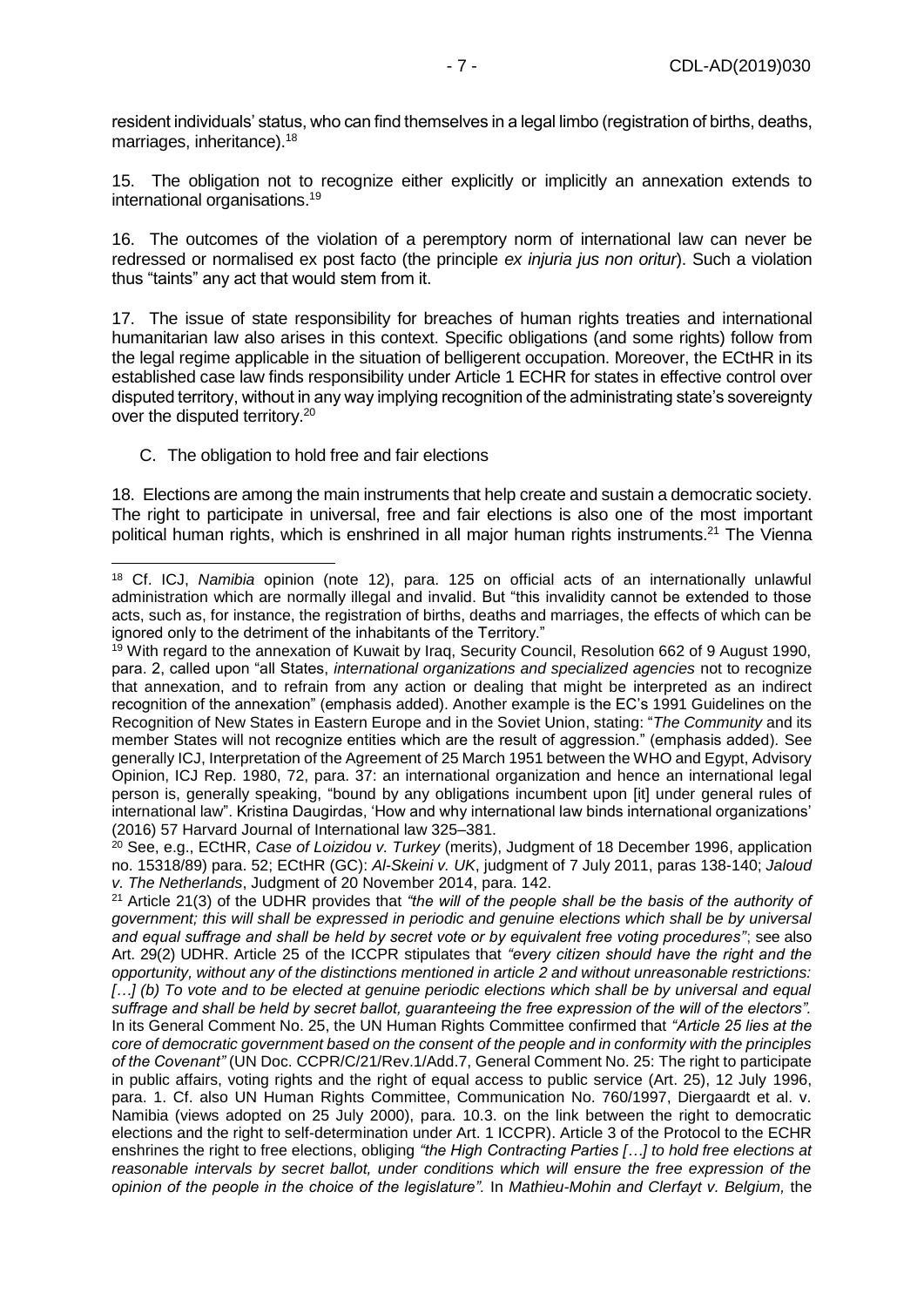19. The UN General Assembly recognised that "Member States are responsible for ensuring transparent, free and fair elections, free of intimidation, coercion and tampering with vote counts, and that all such acts are sanctioned accordingly".<sup>23</sup> The UN GA also recognised "that Member States are responsible for *respecting the will of the voters* as expressed through genuine, periodic, free and *fair* elections, which shall be by universal and equal suffrage".<sup>24</sup>

20. The United Nations<sup>25</sup> and regional organisations such as the OSCE,<sup>26</sup> the European Union, and the Council of Europe's Parliamentary Assembly<sup>27</sup> regularly *assist, monitor* and observe national election processes.<sup>28</sup> Such involvement can only operate with the consent of the concerned states.<sup>29</sup> This practice, in combination with the international standards on the right to free and fair elections, shows that the procedures for democratic elections are not completely

June 14-25, 1993 (UN Doc A/CONF.157/23) of 12 July 1993.

<sup>23</sup> UN General Assembly, "Strengthening the role of the United Nations in enhancing periodic and genuine elections and the promotion of democratization" of 19 Dec. 2017 (UN Doc. A/RES/72/164 (2017)), preamble.

<sup>24</sup> Id., emphasis added.

 $25$  Id.

<sup>26</sup> See OSCE Parliamentary Assembly, 2012 Monaco Final Declaration, Resolution on improving election observation in OSCE participating states (in OSCE Doc. AS(12)DE, at p. 73)

 $27$  Since 1974 the Assembly has been instrumental in introducing institutionalised parliamentary observation of elections in Europe, [http://www.assembly.coe.int/nw/Page-](http://www.assembly.coe.int/nw/Page-EN.asp?LID=ElectionObservation)[EN.asp?LID=ElectionObservation.](http://www.assembly.coe.int/nw/Page-EN.asp?LID=ElectionObservation)

<sup>28</sup> See Declaration of Principles for International Election Observation and Code of Conduct for International Election Observers, commemorated October 27, 2005, at The United Nations, New York, endorsed by UN, OAS, AU, European Commission and Others. See also International Institute for Democracy and Electoral Assistance (International IDEA), International Electoral Standards Guidelines for reviewing the legal framework of elections (2002).

<sup>29</sup> UN Doc. A/RES/72/164 (2017), Preamble: "Reaffirming that Member States are responsible for organizing, conducting and ensuring transparent, free and fair electoral processes and that Member States, in the exercise of their sovereignty, may request that international organizations provide advisory services or assistance (...)." Similarly, the Parliamentary Assembly of the Council of Europe observes elections upon invitation only.

<sup>-</sup>ECtHR held that *"according to the Preamble to the Convention, fundamental human rights and freedoms are best maintained by 'an effective political democracy'. Since it enshrines a characteristic principle of democracy, Article 3 of Protocol No. 1 is accordingly of prime importance in the Convention system"* (ECtHR, *Mathieu-Mohin and Clerfayt v. Belgium*, Application No. 9267/81, 2 March 1987, para. 47). Article XX of the American Declaration on the rights and Duties of Man runs: " Every person having legal capacity is entitled to participate in the right to vote and to participate in government of his country, directly or through his representatives, and to take part in popular elections, which shall be by secret ballot, and shall be honest, periodic and free." Art. 23 of the Inter-American Convention on Human Rights prescribes: "1. Every citizen shall enjoy the following rights and opportunities: a. to take part in the conduct of public affairs, directly or through freely chosen representatives; b. to vote and to be elected in genuine periodic elections, which shall be by universal and equal suffrage and by secret ballot that guarantees the free expression of the will of the voters; and c. to have access, under general conditions of equality, to the public service of his country. (2) The law may regulate the exercise of the rights and opportunities referred to in the preceding paragraph only on the basis of age, nationality, residence, language, education, civil and mental capacity, or sentencing by a competent court in criminal proceedings." The Inter-American Commission on Human Rights has frequently noted the close relationship between representative democracy and the protection of human rights (Inter-American Commission on Human Rights, Report Nº 137/99, Case 11,863, Andres Aylwin Azocar et al. v. Chile, 27 December 1999, para. 31). Art 13(1) of the African Charter on Human and Peoples' Rights (1981) stipulates: "Every citizen shall have the right to participate freely in the government of his country, either directly or through freely chosen representatives in accordance with the provisions of the law." <sup>22</sup> Art. 8 of the Vienna Declaration and Programme of Action, World Conference on Human Rights of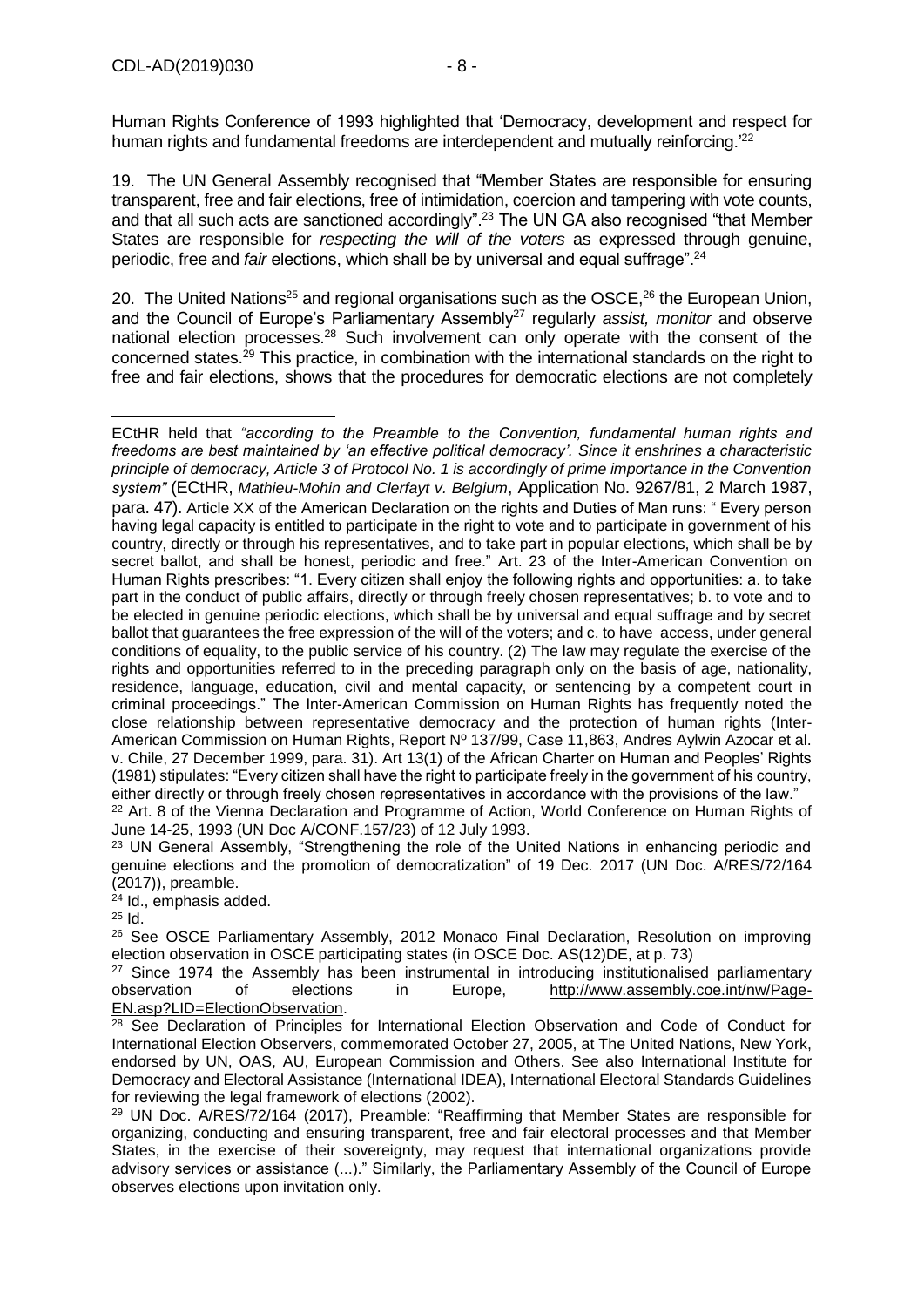inside the *domaine réservé* of states. *If* a state holds elections, *then* international standards become relevant.

<span id="page-8-0"></span>21. The Venice Commission has identified<sup>30</sup> the main principles underlying the European electoral heritage. These principles include the requirements of universal, equal, free, secret and direct suffrage. Elections, moreover, must be held at regular intervals. There is a discretion left to national authorities to decide whether the right to vote is accorded to citizens living abroad. The Venice Commission has also identified three general conditions which have to be met to make compliance with the underlying principles possible. Those are: a) respect for fundamental human rights, especially freedom of expression, assembly and association; b) stability of electoral legislation and its protection from political manipulation; c) procedural guarantees such as organisation of elections by an impartial body, election observation, an effective system of appeal, funding or security.<sup>31</sup>

<span id="page-8-1"></span>22. Elections must secure the free expression of the will of the people in the choice of the legislature. Even if tainted by certain irregularities, the outcome of an election may nonetheless reflect the will of the voters. Under such circumstances, an annulment of the elections would be unnecessary and could do lasting harm to public confidence in elections. Indeed, the Venice Commission's Code of Good Practice in Electoral Matters provides that elections should only be annulled "where irregularities may have affected the outcome"<sup>32</sup> i.e. affected the distribution of seats.<sup>33</sup>

<span id="page-8-2"></span>23. In its 2017 Report on Constituency Delineation and Seat Allocation, the Venice Commission criticized the practice of unduly re-drawing electoral boundaries and of gerrymandering.<sup>34</sup> In the same vein, the UN Human Rights Committee, in its General Comment No. 25, noted that "[t]he drawing of electoral boundaries and the method of allocating votes should not distort the distribution of voters or discriminate against any group and should not exclude or restrict unreasonably the right of citizens to choose their representatives freely". The Inter-American Commission of Human Rights likewise held that "[t]he delimitation of electoral districts and the method of allocating votes should not distort the distribution of voters or entail any discrimination against any group, nor unreasonably exclude or restrict citizens' right to freely elect their representatives."<sup>35</sup>

24. Article 3 of Protocol 1 to the ECHR relating to the right to free elections provides that "[t]*he High Contracting Parties undertake to hold free elections at reasonable intervals by secret ballot, under conditions which will ensure the free expression of the opinion of the people in the choice of the legislature*." As far as Council of Europe members are concerned, Article 3 of Protocol 1 provides only for a right to participate in elections to the "legislature. Nor does it entail, even

<sup>&</sup>lt;sup>30</sup> See in particular the 2002 Code of Good Practice in Electoral Matters, the 2011 Report on Out-of-Country Voting, the 2012 Report on Measures to Improve the Democratic Nature of Elections in Council of Europe Member States, and the 2017 Report on Constituency Delineation and Seat Allocation. For references to the numerous country-related opinions in this area see: Compilation of Venice Commission Opinions and Reports Concerning Electoral Systems, CDL-PI(2019)001.

<sup>31</sup> Venice Commission, *Code of Good Practice in Electoral Matters* (note [30\)](#page-8-0)*,* para. 58.

<sup>32</sup> Ibid.

<sup>33</sup> This principle is indeed applied in the electoral laws of numerous countries. See for Germany, e.g., Federal Constitutional Court BVerfGE 85, 148-164, order of 12 Dec. 1991 – 2 BvR 562/91. The leading case is BVerfGE 4, 370-374, order of 21 Dec. 1955 – 1 BvC 2/54. See for Switzerland, e.g., Federal Tribunal, BGE 145 I 1 of 29 Oct. 2018.

<sup>&</sup>lt;sup>34</sup> Venice Commission, Report on constituency delineation and seat allocation, CDL-AD(2017)034, paras. 87-89.

<sup>35</sup> Inter-American Commission on Human Rights, Report Nº 137/99, Case 11,863, *Andres Aylwin Azocar et al. v. Chile*, 27 December 1999, para. 21.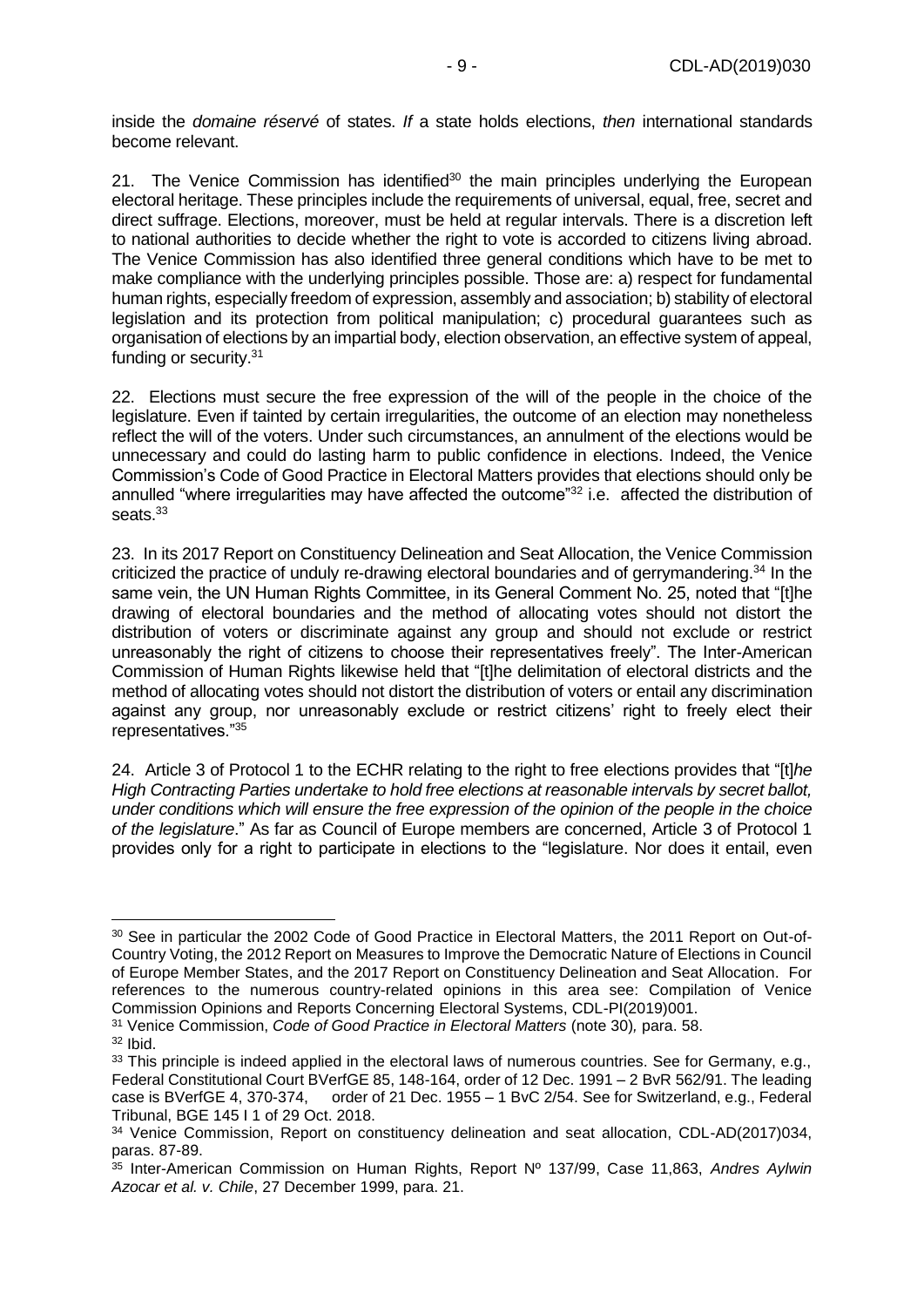impliedly, a right for the population to be represented in an international organisation.<sup>36</sup> The right to participate in elections is not an absolute right. Although Article 3 of Protocol 1 does not contain an express limitation clause, the ECtHR has repeatedly held that there is room for "implied limitations". Generally speaking, all "implied" limitations to the fundamental right to participate actively or passively (by voting or standing as a candidate) in elections must satisfy a three-prong test: The measure must pursue a legitimate objective, it must not be disproportionate, and it may not impair the essence of the right. $37$  The Court also made clear that any interference with the right to vote: a) must meet the criteria of non-arbitrariness and proportionality; and b) must not interfere with the free expression of the opinion of the people.<sup>38</sup> Importantly, the Court also emphasised that any state measure in the context of democratic elections "must reflect, or not run counter to, the concern to maintain the integrity and effectiveness of an electoral procedure aimed at identifying the will of the people through universal suffrage".<sup>39</sup>

25. The right to vote and to be elected, at least at the national level, is often subject to the condition of nationality. It is for the domestic law of each state to determine who, and who is not to be considered its national under its own law. The conferral of nationality is in the reserved domain (*domaine réservé*) of states. For all internal purposes, the determination of a person's nationality will be made only according to domestic law. As the ICJ put it in the *Nottebohm*  judgment: "[I]t is for every sovereign State, to settle by its own legislation the rules relating to the acquisition of its nationality, and to confer that nationality by naturalization granted by its own organs in accordance with that legislation."<sup>40</sup>

26. However, the effects of this unilateral act as against other states occur on the international plane and are therefore to be determined by international law. Put differently, the jurisdiction of a state to grant its nationality, seen from the outside as a unilateral act by the state, is limited by rules of international law. The limitations imposed by international law are not static, they change with evolving international relations and with the development of international law. An attribution of nationality overstepping these limits (however defined) results in an exorbitant nationality. An exorbitant nationality need not (or perhaps even must not) be accepted or recognised by other states. The Iran-US Claims Tribunal explained the duality of nationality and the secondary role of international law regarding nationality as follows: "International law … does not determine who is a national, but rather sets forth the conditions under which that determination must be recognized by other States."<sup>41</sup>

27. The inhabitants of an annexed territory do not automatically, for the purposes of international law, obtain the nationality of the annexing and occupying state even if they are given this nationality.<sup>42</sup> It may be the case that residents decide to acquire the nationality of the occupier or decide not to opt out of an *ex lege* conferral of nationality by the annexing and

 $36$  The case is different when an international organisation has law-making powers so that its representative body may qualify as a "legislature" within the meaning of Article 3 of Protocol 1 ECHR (see ECtHR, Matthews v. UK (Application no. 24833/94), Grand Chamber judgment of 18 February 1999).

<sup>37</sup> ECtHR, *Ždanoka v. Latvia* (Application no. 58278/00), Grand Chamber judgment of 16 March 2006, para. 104.

<sup>38</sup> ECtHR, *Ždanoka v. Latvia,* para. 115 lit. c).

<sup>39</sup> ECtHR, *Ždanoka v. Latvia,* para. 104.

<sup>40</sup> ICJ, *Nottebohm Case (second phase) (Liechtenstein v. Guatemala*), ICJ Reports 1955, 20.

<sup>41</sup> Iran-US Claims Tribunal, *Iran v. United States*, *Case No. A/18*, 5 Iran-US Claims Tribunal Reports 251, at 260 (1984).

<sup>42</sup> *Paul Weis*, Nationality and Statelessness in International Law (2nd ed. Sijthoof & Noordhoff: Alphen aan den Rijn 1979), 110-112; Anne Peters, "Extraterritorial Naturalizations: Between the Human Right to Nationality, State Sovereignty and Fair Principles of Jurisdiction", German Yearbook of International Law 53 (2010), 623-725, at 691-701.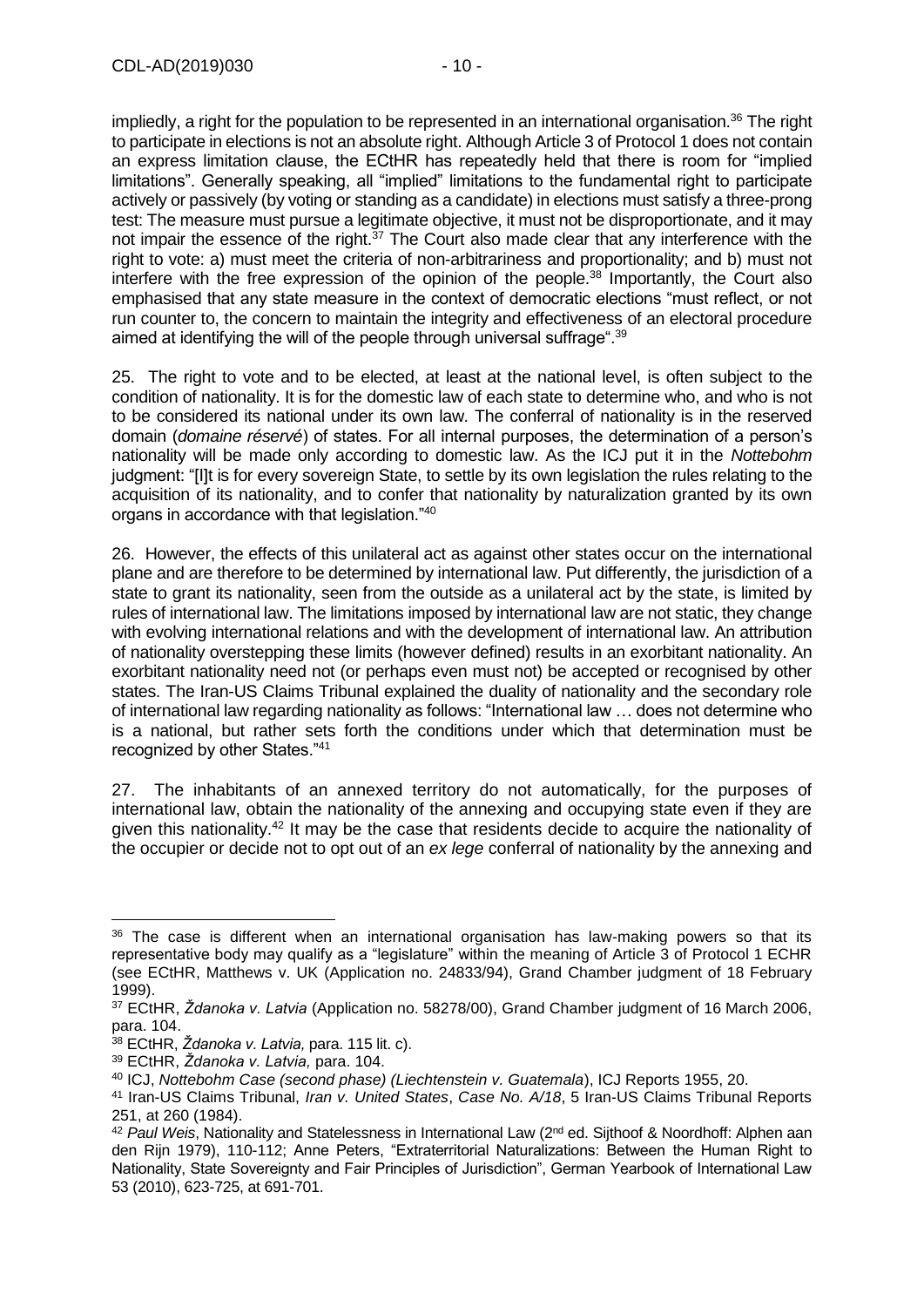occupying state, and such individual decisions are accepted by international law.<sup>43</sup> But when an aggressor imposes its nationality to the inhabitants of the territory, *they remain nationals of the other state in the eyes of international law*. <sup>44</sup> It is only on humanitarian grounds that for travel and visa purposes that the imposed nationality will be tolerated. $45$  It should be emphasized that in accordance with Art. 45 of the 1907 Regulations Respecting the Laws and Customs of War on Land , "it is forbidden to compel the inhabitants of occupied territory to swear allegiance to the hostile power", while under Art. 51 of the 1949 Geneva Convention Relative to the Protection of Civilian Persons in Time of War "an occupying power may not compel protected persons to serve in its armed or auxiliary forces". These provisions clearly include the prohibition to impose nationality of an occupying power on nationals of the state whose territory has been occupied; they also guarantee the continuity of nationality of the latter State. Therefore, it is only on humanitarian grounds that for travel and visa purposes that the imposed nationality will be tolerated.

28. There are no rules or case-law relating explicitly to the effects on the right to vote of the extension of an electoral constituency beyond the internationally recognized borders of a State.<sup>46</sup> However, Art. 49 of the 1949 Geneva Convention Relative to the Protection of Civilian Persons in Time of War, according to which "[t]he Occupying Power shall not deport or transfer parts of its own civilian population into the territory it occupies", should be taken into consideration. That means that nationals of an occupying state cannot be considered and treated as habitual legal residents of an occupied territory for the purposes of any elections.

<span id="page-10-0"></span>29. No source of international humanitarian law, $47$  which is the main international legal regime applicable to occupied territory,<sup>48</sup> refers specifically to elections. It was most likely assumed that

<sup>43</sup> *Yael Ronen*, Option of Nationality, Max Planck Encyclopaedia of Public International Law (Oxford University Press online 2009).

<sup>44</sup> See for example with regard to the non-recognised "Turkish Republic of Northern Cyprus" (TRNC) which was created upon military invasion and occupation: With regard to an applicant for asylum claiming to be a national of the TRNC, the Australian Refugee Review Tribunal, did "not accept that the TRNC can be regarded as his 'country of nationality'", but opined "that he remains a citizen of Cyprus." Australian Refugee Review Tribunal, case N95/07552 [1996] RRTA 1496 of June 12 1996. In scholarship: *Georg Dahm/Jost Delbrück/Rüdiger Wolfrum*, Völkerrecht, vol. I/2 (2nd ed. De Gruyter: Berlin 2002), 52: Collective naturalisations forced upon populations in an occupied territory violate the international legal prohibition on annexation.

<sup>45</sup> Cf. ICJ, *Namibia* opinion (note [12\)](#page-4-1), para. 125; ECtHR, *Cyprus v. Turkey* [GC], no. 25781/94, ECHR 2001-IV), paras. 93-98.

<sup>46</sup> There exists case-law of the European Court of Human Rights on the (different) question of out-ofcountry voting. For instance, in *Melnychenko v. Ukraine*, the ECtHR held that a residence requirement for voting may be justified on the grounds of "(1) the assumption that a non-resident citizen is less directly or continuously concerned with, and has less knowledge of, a country's day-today problems; (2) the impracticability for and sometimes […] of parliamentary candidates presenting the different electoral issues to citizens living abroad so as to secure the free expression of opinion; (3) the influence of resident citizens on the selection of candidates and on the formulation of their electoral programmes, and (4) the correlation between one's right to vote in parliamentary elections and being directly affected by the acts of the political bodies so elected": see ECtHR, Melnychenko v. Ukraine (Application no. 17707/02, judgment of 19 October 2004, para. 56.

<sup>&</sup>lt;sup>47</sup> The Hague Regulations respecting the Laws and Customs of War on Land (Annex to the Convention on the Laws and Customs of War on Land of 18 Oct. 1907), the 1949 Geneva Convention IV, the 1977 Additional Protocol I and the rules of customary IHL (as compiled in J.-M. Henckaerts, L. Doswald-Beck (eds.), *Customary International Humanitarian Law*, *Volume I: Rules, Volume II: Practice,* Cambridge University Press, 2005).

<sup>48</sup> International humanitarian law (IHL) applies not only "to all cases of declared war or of any other armed conflict which may arise between two or more [States]" but also to "all cases of partial or total occupation of the territory of a [State], even if the said occupation meets with no armed resistance" (Common Article 2 of the 1949 Geneva Conventions. By virtue of Article 42 of the 1907 Hague Regulations concerning the Laws and Customs of War on Land, "[t]erritory is considered occupied when it is actually placed under the authority of the hostile army". The case-law of the International Court of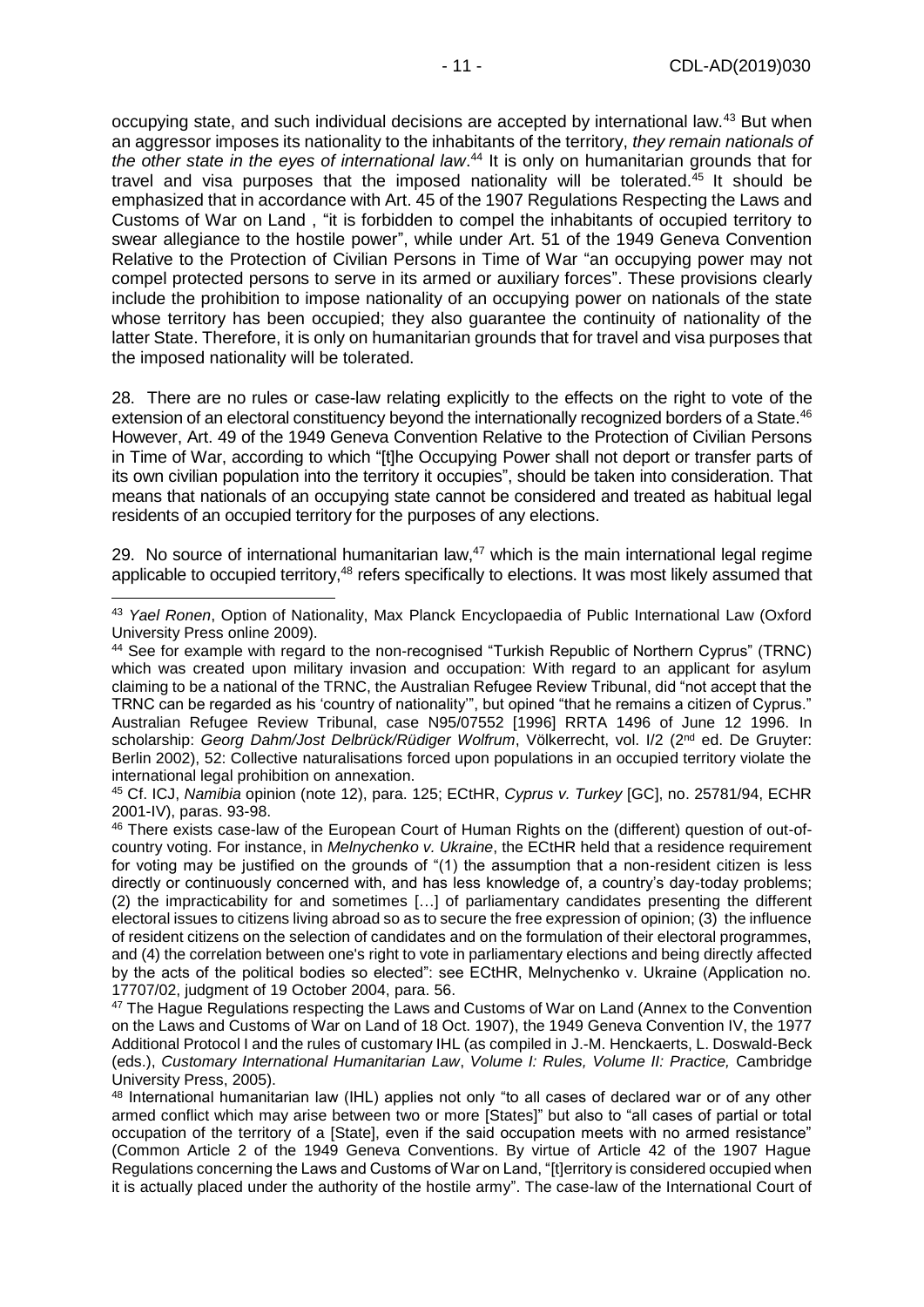the state of occupation would typically make part of an ongoing armed conflict and then, no elections would be held (as was the case during WWII). In case of a long-lasting occupation or an occupation not accompanied by active hostilities, elections might and, indeed, should be held. In accordance with the general rules governing the state of occupation, the occupied territory should be treated as a territory which does not form part of the national territory of the occupying State and which is subject to only a *temporary* authority of this State. The legal regulation in force prior to the occupation should be applicable to the extent possible. If there is no such regulation available, special legal acts applicable only to the elections in the occupied territory should be adopted, ideally by the legislative (norm-creating) body operating within this territory (regional or local parliaments) and for the purpose of the elections to such a body. The occupier should avoid making any important institutional changes.<sup>49</sup>

#### <span id="page-11-0"></span>**IV. Analysis**

30. The Venice Commission has previously had the occasion to stress the need for any acquisition by a State of a new territory to be in full compliance with the principle of territorial integrity, state unity and/or indivisibility of the state, which ranks among the most fundamental principles recognised both under international law and in the domestic legal orders of the vast majority of the members of the Council of Europe.<sup>50</sup> Annexation violates these principles. It violates the prohibition of the use of force, <sup>51</sup> and is thus contrary to peremptory norms of international law (*jus cogens*) (see above para. 9) All States are under the obligation to cooperate to bring this violation to an end, which means that in addition to non-recognising the annexation as lawful, they must not render aid or assistance in maintaining that situation (see above paras. 12-14).

31. The question arises of how this obligation may be discharged by the States within the framework of an international organisation such as the Council of Europe, which is strongly committed to the principles of democracy, the rule of law and respect for human rights. International organisations are themselves under the same obligation not to recognise an annexation either explicitly or implicitly (see above para. 15). The question is what this obligation entails in connection with the ratification of the credentials of the delegation of a State whose elections have been organised in a nationwide constituency comprising the territory of the annexed state. The answer depends on the consequences of annexation for the voting rights of the inhabitants of the annexed territory.

A. The exercise of voting rights by the inhabitants of an annexed territory

32. As far as members of the Council of Europe are concerned, to the extent that the annexing State exercises effective control over the annexed territory within the meaning of Article 1 ECHR, the State is under the obligation to secure the inhabitants' rights under the European Convention on Human Rights. These rights in principle include the right to free and fair elections (Art. 3 of Protocol 1 to the ECHR). This right is not absolute but may be restricted on the basis of the law

Justice and the resolutions of the UN General Assembly confirm that the law of occupation remains fully applicable in case of long-stating occupation of a foreign territory. Whether the State considers the territory in question as its own, seeking to annex it, is irrelevant due to the unlawful nature of annexation under current international law. The same applies to situations when the foreign State behaves as a "benign" occupier and its presence in the territory is actually welcome by the local inhabitants.

<sup>49</sup> Cf. Articles 54 and 64 of GCIV; Article 43 of the Hague Regulations (note [47\)](#page-10-0).

<sup>50</sup> See Opinion on Whether Draft Federal Constitutional Law No. 462741-6 on Amending the Federal Constitutional Law of the Russian Federation on the Procedure of Admission to the Russian Federation and Creation of a New Subject within the Russian Federation is compatible with International Law, CDL-AD(2014)004.

<sup>51</sup> Ibid. See above para.11.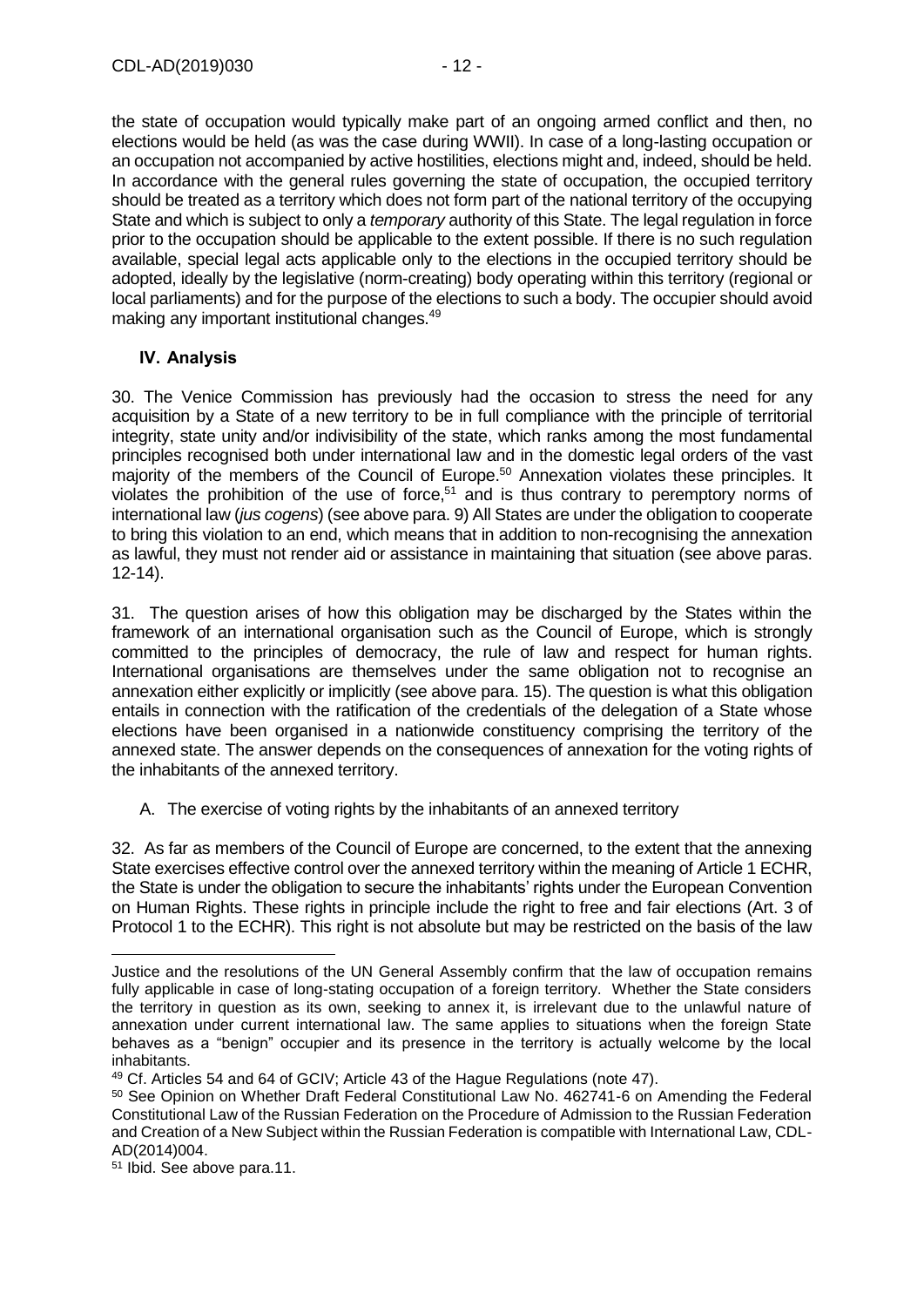in order to fulfil legitimate aims in the public interest, provided that the restriction of the right is not disproportionate (see above para. 24).

33. The obligations arising out of Article 1 ECHR in case of effective control by a State over the territory of another state may not be interpreted as covering only the mere *organisation* of elections: they cover also the *conduct* of the electoral process. International law limits the discretion of States in the electoral area by a set of standards which are both substantive and procedural in nature. This means that if elections are eventually organised, they must be "free and fair". The preconditions for meeting this principle are: a) respect for fundamental human rights, especially freedom of expression, assembly and association; b) stability of electoral legislation and its protection from political manipulation; c) procedural guarantees such as organization of elections by an impartial body, election observation, an effective system of appeal, funding and security (see above para. 21).

34. It is undisputable that the individuals residing in the annexed territory are entitled to continue to participate in the elections of the State to whom the territory lawfully belongs, whose nationality in principle they maintain from the standpoint of international law. The annexing State therefore has the primary obligation to remove the illegality of annexation and to restore the inhabitants' effective voting rights in the elections of the territorial State<sup>52</sup>.

35. It needs to be recalled that under international humanitarian law the state of occupation is seen as temporary, and the occupying State must refrain from introducing any important institutional changes in the territory under its (provisional) control that would predetermine the future status of this territory (see above para. 29).<sup>53</sup> The permanent incorporation by the occupying State of the occupied territory into its own national constituency and extending to it the application of its electoral laws is likely to be seen as a measure constituting such important institutional changes. The organisation of elections for a provisional authority for the occupied territory would seem more in line with the obligations of an occupying power than including the territory in the national constituency.

36. It could be argued that a prolonged de facto situation of being under the effective control – including law-making power - of the annexing State as a result of annexation would result in effectively denying the inhabitants of that territory a meaningful right to vote and to stand for elections and thus place an obligation on the annexing State to organise elections to its own national parliament. In the Commission's view, such an obligation, assuming that it exists, would only arise a very significant time after the annexation.

37. The Commission recalls that it is a fundamental democratic principle that elections must enable the free expression of the people in the choice of its legislature. An election which departs from recognised borders and covers annexed territory may distort the will of the people by including additional votes. In some situations, however, such an election may nevertheless faithfully reflect the opinion of the voters. This is independent from the fact that the organisation of elections is an official act which can be challenged as a breach of the sovereignty of the state, whose territory was annexed unlawfully. Irregularities and violations, as serious as they may be, only call for the annulment of an election if they have an impact on the final outcome of the elections.

38. The inclusion of annexed territories in the electoral constituencies can have implications for electoral standards depending on the effect in the particular case. The election law might be

<sup>52</sup> See UNGA Res 68/262 of 27 March 2014.

<sup>53</sup>See UNGA Res 73/263 of 22 December 2018; Office of the United Nations High Commissioner for Human Rights, Report on the human rights situation in Ukraine, 16 August to 15 November 2016, paras. 177 and 178, https://www.ohchr.org/Documents/Countries/UA/UAReport16th\_EN.pdf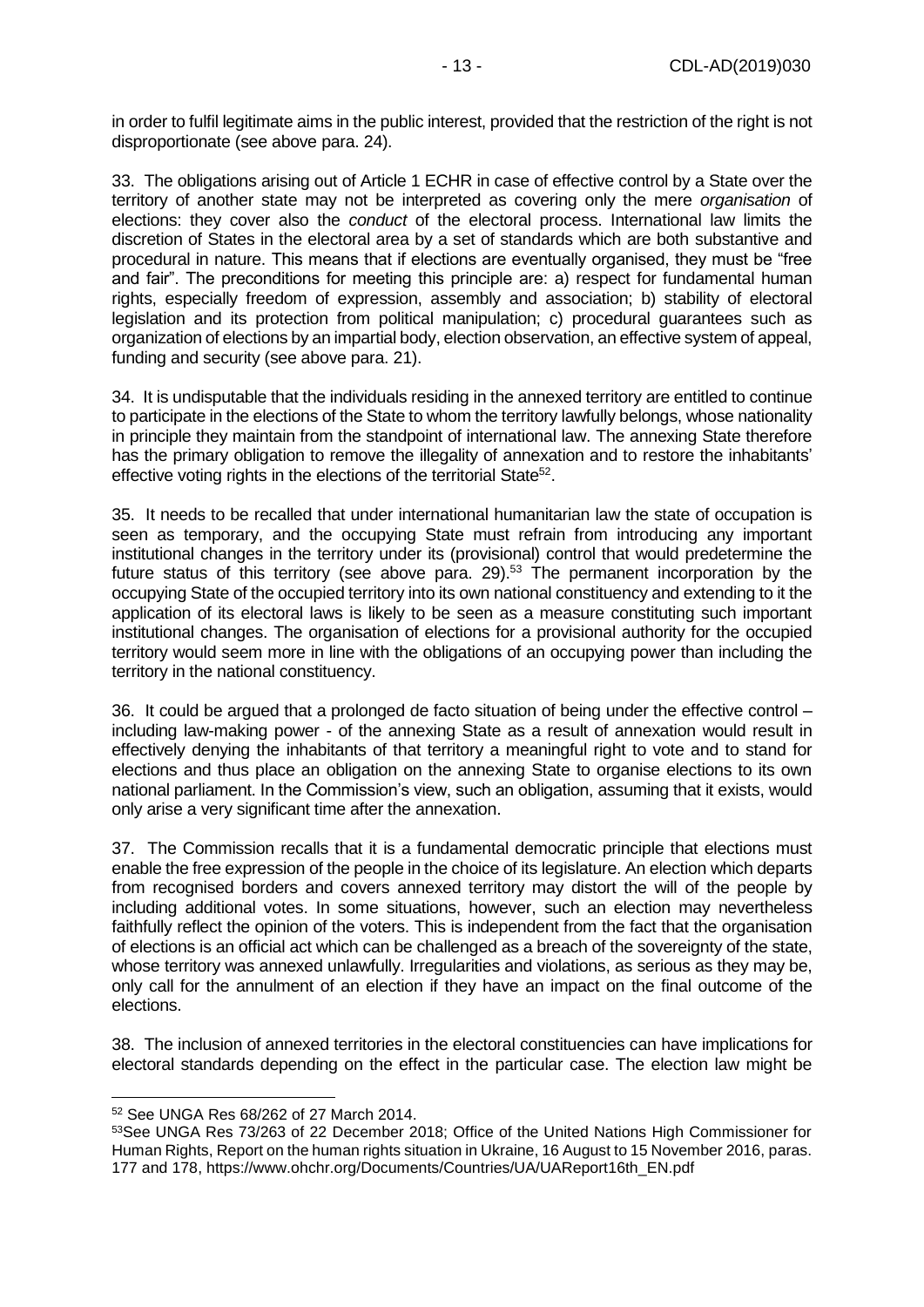rejected as a proper basis for democratic elections if the inclusion of territory (and voters residing therein) has the effect of distorting the electorate so that the nexus between the national body politic and the electorate lacks credibility. This problem of distortion arises from an extension of the electorate which in turn flows from an unlawful redrawing of the state boundary. The degree of distortion depends on the number of voters added thereby in comparison with the entire electorate of the annexing State. In principle, the addition of foreign territory to the territory in which elections are held may lead to distortions, whatever organisational scheme is used. Both the organisation of elections in one single nationwide constituency and elections held in local districts whose results are combined may distort the electorate, albeit possibly in different degrees.

39. Furthermore, in specific constellations, the effect of including the annexed territory might amount to an act of unlawful re-drawing of electoral boundaries and of gerrymandering. It might under this heading interfere with and risks to violate the citizens' right to freely elect their representatives.

40. If the effect of the votes of persons residing in the unrecognised territory does ultimately not breach the principle of genuine elections which reflect the free expression of the will of the people, then notwithstanding the outcome being tainted, the election results should stand. Any conclusion to the contrary would negate the voting and election rights of the inhabitants who reside within the internationally recognised territorial borders of the annexing State. This conclusion, however, does not obviate the non-recognition of the territorial change arising from illegal annexation and does not imply recognition. It is only, in extremis, if it can be conclusively shown that the outcome of the election has been determined by the votes from the territory/ies outside the borders of the State, that the legitimacy of the outcome is affected.<sup>54</sup>

41. The issue of including annexed territories into an electoral constituency should be distinguished from the separate issue of ex pat or out-of-country voting. The latter can also have the effect of distorting the nexus between the body politic and the electorate, but the question of borders is not central. A state might allow ex pat or out-of-country voting by voters who find themselves in territories outside the effective control of the state's authorities. In this constellation. the state in which the voters are (the host state) might consider the voting as an infringement on its sovereignty. Indeed, the organisation of elections is a sovereign act and a host state might therefore refuse permission for voting or election stations outside embassies of the other state. Also, host states might restrict campaign events for the foreign election. In contrast, in case of an (attempted) annexation, the State to which the annexed territory lawfully belongs, can for factual reasons not effectively prevent or effectively refuse to give permission to organise the elections in its territory.

42. The Commission stresses in addition that the organisation of elections in the annexed territory by the annexing State should be an act performed exclusively for the benefit of the resident individuals, and resemble those "non-political" official acts performed in disputed territories concerning the status of resident individuals (such as registration of births, deaths, marriages, inheritance). <sup>55</sup> It does not and cannot "cure" the illegality of the annexation. The annexation remains an illegal act of use of force. Performing certain acts including the organisation of elections for the benefit of the population does not remedy the illegality.

43. Finally, the Commission underlines that elections held in the territories beyond the internationally recognized borders would have difficulties to comply with many of the applicable standards (distortion of the results of the elections by the participation of persons who would not have the right to vote under normal circumstances; lack of respect for fundamental human rights;

<sup>54</sup> See for the electoral principle of "relevancy" for the election results the Venice Commission's Good Practice Code and national case law in notes [31-](#page-8-1)[33.](#page-8-2)

<sup>55</sup> ICJ, Namibia opinion (note [12\)](#page-4-1), para. 125.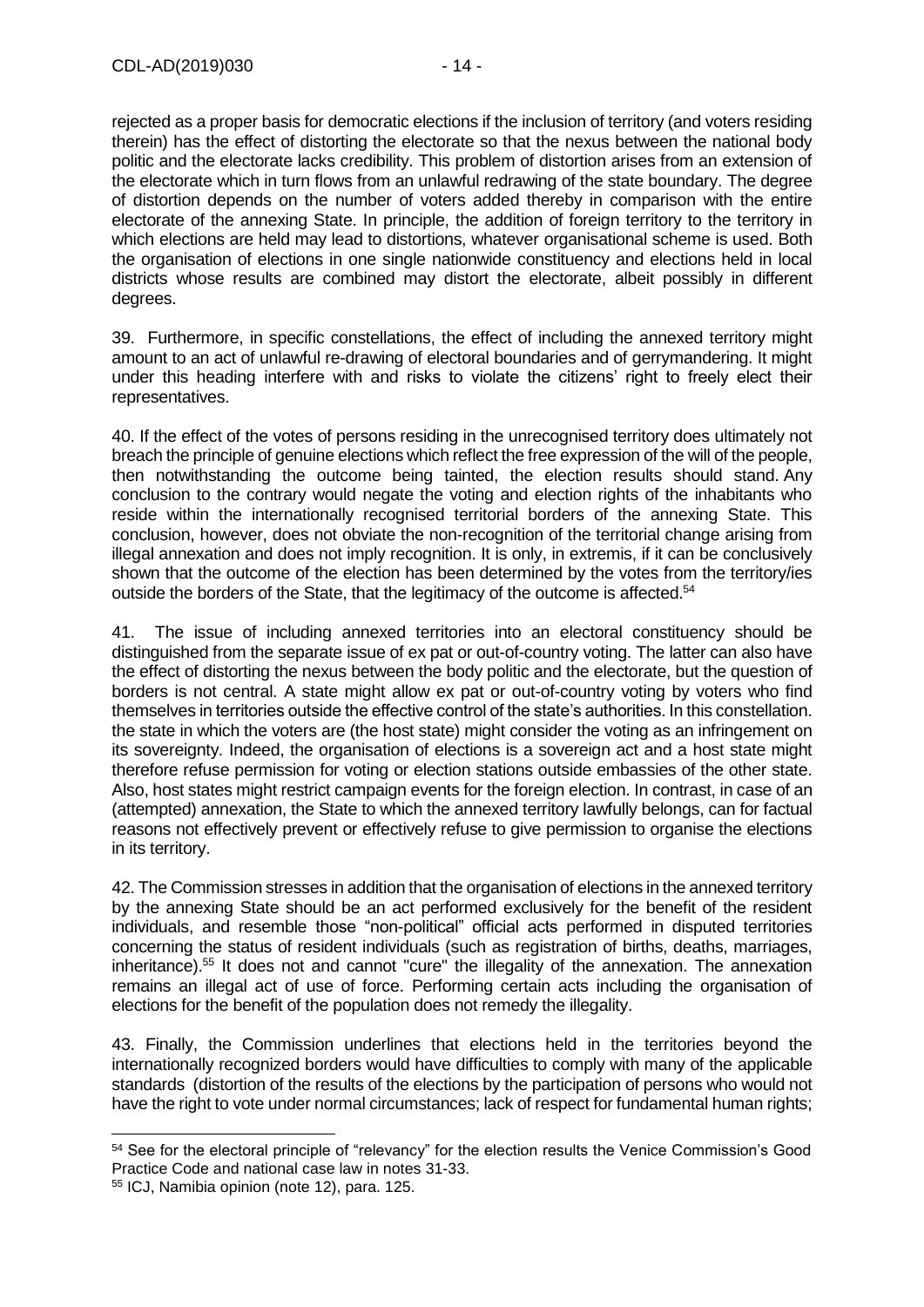absence of electoral observers; failure to abide by certain procedural guarantees etc.). Furthermore, it is difficult to determine whether the inhabitants of the territory which was unlawfully annexed have validly acquired the nationality of the annexing State, i.e. whether their nationality is opposable to third states on the international plane. This fact casts doubts on their eligibility for participation in national elections and might contribute to the distortion of the electorate.<sup>56</sup>

44. In the absence of respect for the preconditions for meeting the principle of free and fair elections (see paras. 21 and 33 above), the organisation of elections in an annexed territory not only does not cure the illegality of the annexation, but also fails to meet the obligation to secure the enjoyment of the right to free and fair elections of the population of the annexed territory.

B. The obligation by an international organisation and by states within the framework of an international organisation not to recognise an annexation implicitly

45. States are bound not to recognise, even implicitly, an annexation. International organisations are under the same obligation (see above para.15). The extent of this obligation - not to recognise implicitly - is however not clearly defined. States enjoy a (wide) margin of manoeuvre to fulfil this obligation while preserving peaceful diplomatic relations between States and in the interest of the individuals residing in the annexed territory. So do international organisations.<sup>57</sup>

46. The Parliamentary Assembly as an organ of the Council of Europe is therefore bound not to recognise implicitly an annexation. The discharge of this obligation may include *inter alia* the verification of the credentials of the delegation of the annexing State.

47. When verifying the credentials of MPs who have been elected in elections in a nationwide constituency which covers a territory that may not be recognised as forming part of the organising state, the impact of the inclusion of the annexed territory on the final results of the election should be examined (see above para. 22). The Parliamentary Assembly should consider this impact paying due regard to the principle of proportionality and determine whether the credentials should be ratified or refused.

48. In the Commission's view, in discharging its obligation of non-recognition of an unlawful annexation, the Parliamentary Assembly has a margin of appreciation. Non-recognition does not necessarily entail the obligation to deny credentials to the delegation of the annexing State. It should also be noted that the rules of procedure of the Parliamentary Assembly provide for different options ranging from non-ratification or ratification with denial or suspension of "*some rights of participation or representation".*

<span id="page-14-0"></span>-

.

<sup>&</sup>lt;sup>56</sup> Art. 3 of Prot. 1 guarantees the right to free elections only to the nationals of the state obliged by this provision.

<sup>&</sup>lt;sup>57</sup> For example, OSCE/ODIHR EOM did not observe elections on the territory of the Crimean Peninsula as there was "no consensus among OSCE participating States concerning its status". [https://www.osce.org/odihr/elections/russia/290861?download=true,](https://www.osce.org/odihr/elections/russia/290861?download=true) footnote page 11. Also, in February 2015, the OSCE Parliamentary Assembly rejected the credentials of a member of Russian Federation Council: the Credentials Committee came to the conclusion that the Member does not represent a Russian territorial entity in the Russian Federation Council and cannot be accepted as a Member of the PA. The Bureau followed the recommendation of the Credentials Committee unanimously (OSCE Parliamentary Assembly (February 2015), Report and Recommendation of the Credentials Committee regarding the Russian Federation's Designation of Ms. Olga Koviditi as a Member of the OSCE PA).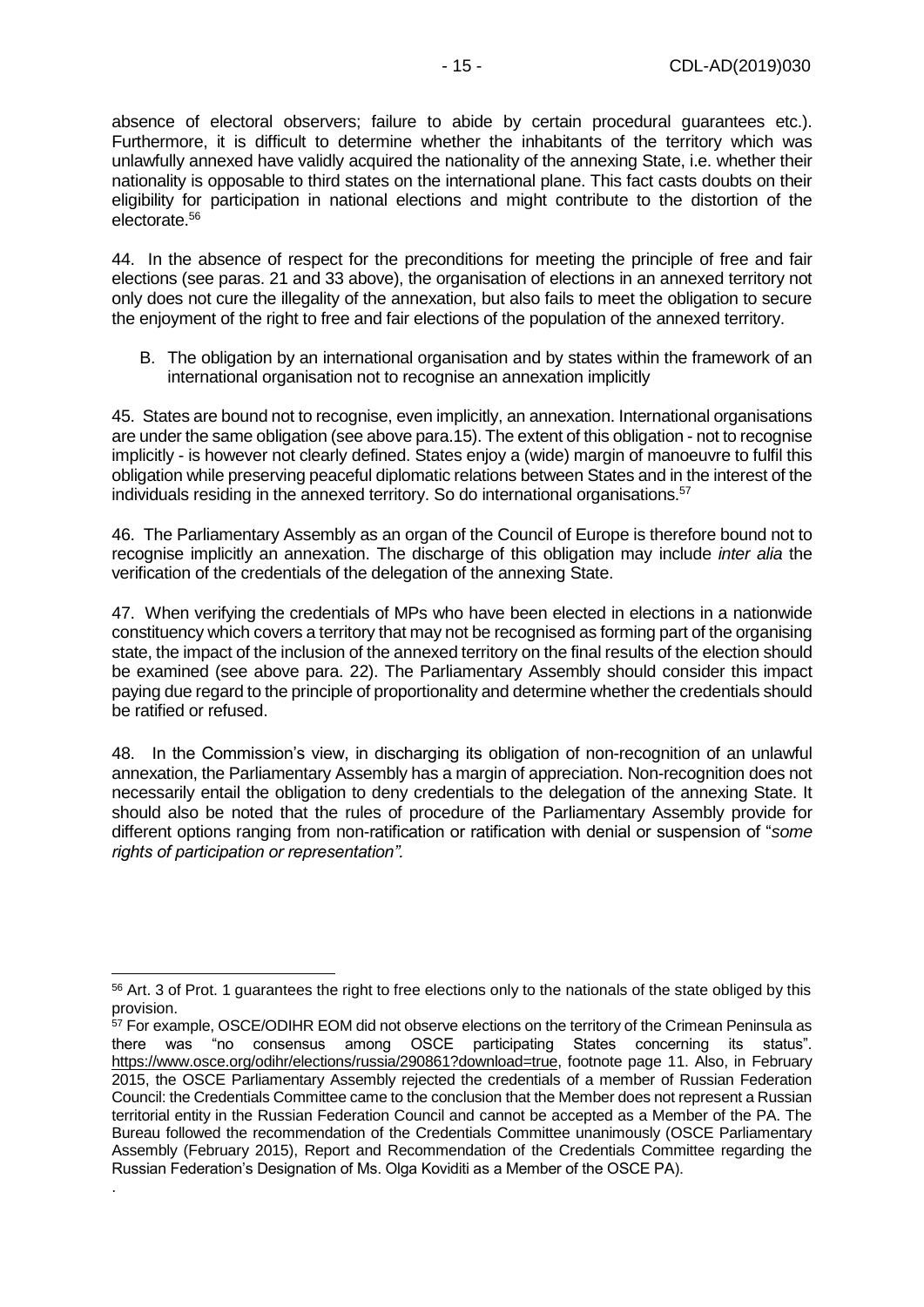#### **V. Conclusion**

49. The Venice Commission has reached the following conclusions:

50. Annexation is an illegal act which violates the prohibition on the use of force and the principles of territorial integrity of States and of non-interference in matters within the domestic jurisdiction of another State. As such, it is contrary to peremptory norms of international law *(ius cogens*).

51. Thus, there exists a clear obligation under international law for all States not to recognise an annexation, either explicitly or implicitly. This obligation exists also for international organisations such as the Council of Europe, which is based on respect for democracy, the rule of law and human rights.

52. To the extent that the annexing State exercises effective control over the annexed territory within the meaning of Article 1 of the European Convention on Human Rights, it is under the obligation to secure the inhabitants' rights under the Convention. In principle, this comprises the right to free and fair elections. The primary obligation of the annexing State is to restore the inhabitants' voting rights in the elections to the parliament of the State to which the territory lawfully belongs. At any rate, under international humanitarian law, the state of occupation is seen as temporary, and the occupying State must refrain from introducing any important institutional changes in the territory under its (provisional) control that would predetermine the future status of this territory. The organisation of elections for a provisional authority for the occupied territory seems more in line with these obligations than including the territory in national elections to the parliament of the occupying State. In any event, the organisation of elections in the annexed territory does not and cannot remedy the annexation.

53. An election organised in a constituency which comprises territory beyond internationally recognised borders may still constitute a valid reflection of the opinion of the voters. Irregularities and violations, as serious as it may be, only call for the annulment of an election if they have had an impact on the outcome of the elections.

54. The obligations stemming from Article 1 of the ECHR and Article 3 of Protocol 1 to the ECHR cover not only the organisation, but also the conduct of such elections. If elections are organised, they must be "free and fair". If they fail to respect the preconditions of a) respect for freedom of expression, assembly and association; b) stability of electoral legislation and its protection from political manipulation; c) procedural guarantees such as organization of elections by an impartial body, election observation, an effective system of appeal, funding and security, they fail to meet the obligation for the annexing State to secure the enjoyment of the right to free and fair elections of the population of the annexed territory. These preconditions appear difficult to meet for elections organised in an occupied territory.

55. The extent of the obligation for States and international organisations not to recognise implicitly an annexation is not clearly defined. States and international organisations therefore enjoy a margin of manoeuvre to fulfil this obligation while preserving peaceful diplomatic relations between States and in the interest of the individuals residing in the annexed territory.

56. The obligation of the Parliamentary Assembly not to recognise an annexation implicitly has an impact on its verification of the credentials of the delegation of the annexing State. When deciding on the credentials of an MP who has been elected by a nationwide constituency which comprises a territory that is not recognised on the international plane, and which - as a matter of international law - may not be recognised as forming part of the annexing state, the impact of the inclusion of the annexed territory on the final results of the election should be examined.

57. As concerns nationwide constituencies, therefore, the Venice Commission is of the view that the obligation under international law for the Parliamentary Assembly not to recognise an